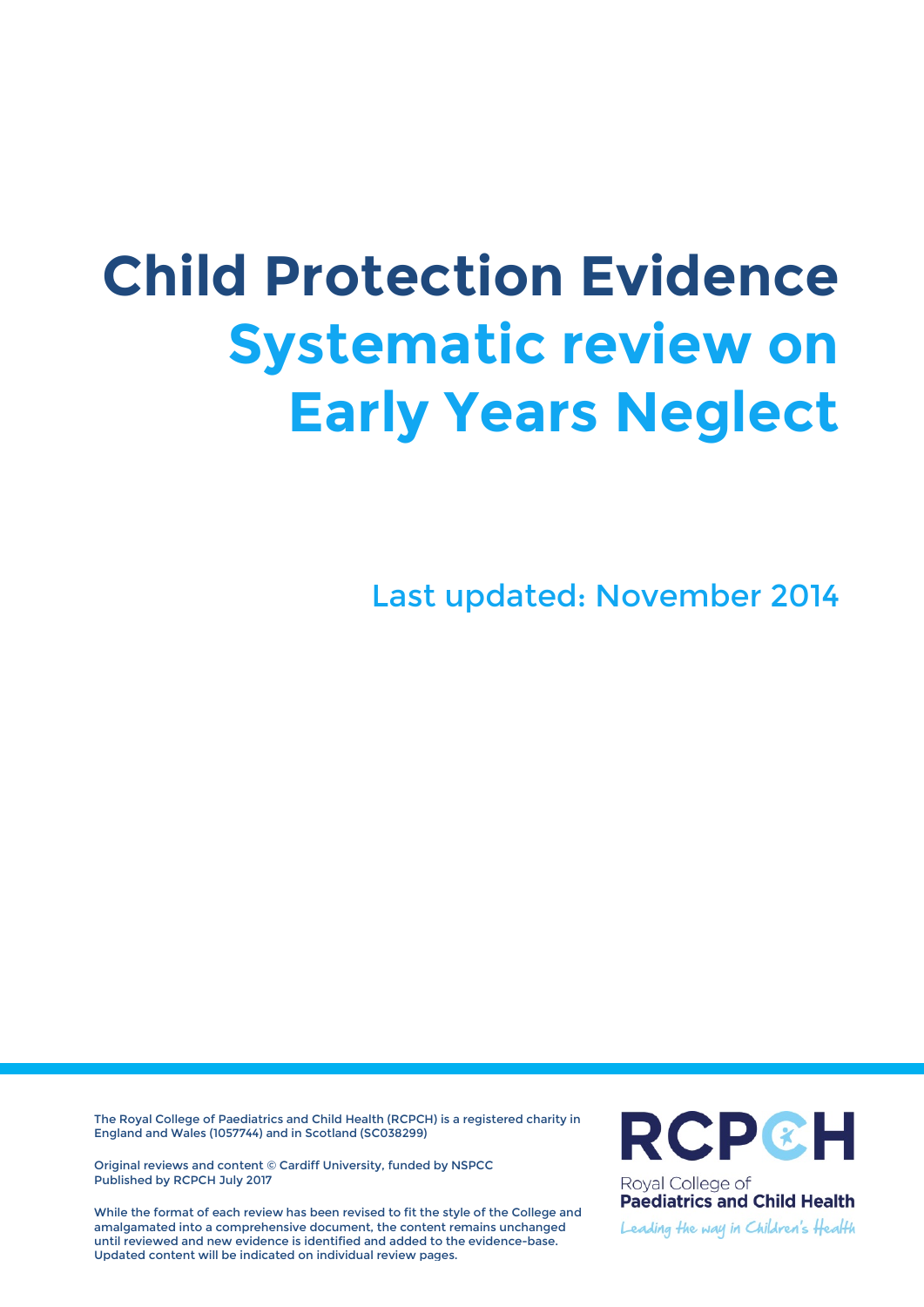# **Table of contents**

| 1.1 | Identifiable, emotional, behavioural and developmental features in children4 |  |
|-----|------------------------------------------------------------------------------|--|
| 1.2 |                                                                              |  |
| 1.3 |                                                                              |  |
| 1.4 |                                                                              |  |
|     |                                                                              |  |
|     |                                                                              |  |
|     |                                                                              |  |
|     |                                                                              |  |
|     |                                                                              |  |
|     |                                                                              |  |
|     |                                                                              |  |
|     |                                                                              |  |
|     |                                                                              |  |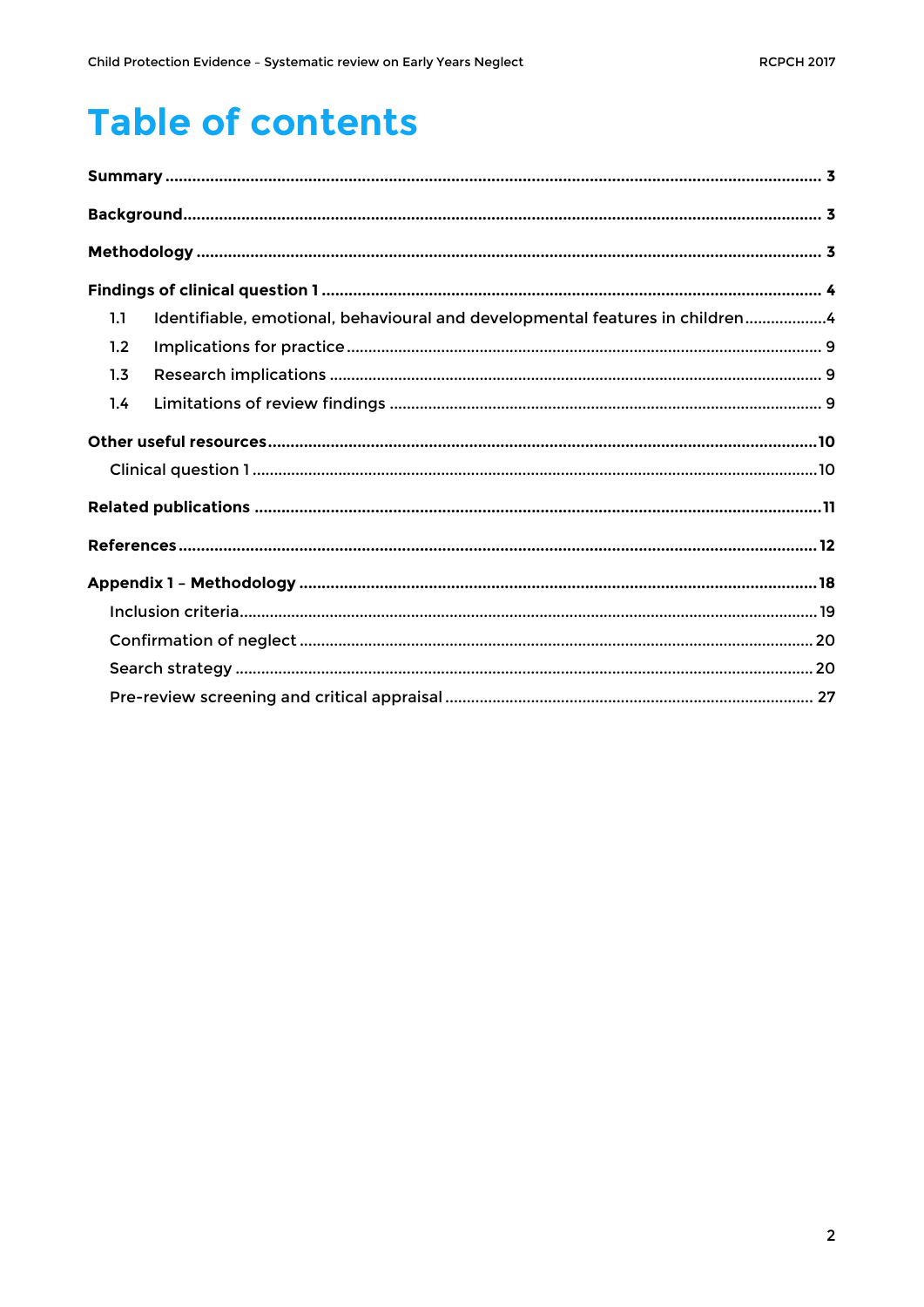# <span id="page-2-0"></span>**Summary**

Neglect has varying definitions across agencies and countries. However, evidence clearly shows that neglect of infants and young children has far-reaching consequences(1, 2). For the purposes of this review, we have focused on neglect and emotional abuse in children aged 0 – 6 years using the World Health Organization definitions. Practitioners often lack confidence in identifying the emotionally neglected / abused infant or toddler and thus there is delay in implementing appropriate interventions(3).

This systematic review evaluates the scientific literature on early years neglect in children published up until **October 2014** and reflects the findings of eligible studies. The review aims to answer one clinical question:

• What are the emotional, behavioural and developmental (EBD) features in the child indicative of any type of neglect / emotional abuse?

#### **Key findings:**

- Between 2011 and 2014, 11 further studies have been identified, of which six are high quality case-control studies. These have reinforced the original findings but added further information in relation to the moral and emotional behaviour of the child as well as maternal sensitivity and mother-child interaction
- We wished to identify features in the primary carer-child relationship; unfortunately there are still no studies relating to fathers in the context of early neglect, thus this review addresses solely mother-child interactions

# <span id="page-2-1"></span>**Background**

This systematic review evaluates the scientific literature on early years neglect in children published up until October 2014 and reflects the findings of eligible studies. The review aims to answer one clinical question:

1. What are the emotional, behavioural and developmental (EBD) features in the child indicative of any type of neglect / emotional abuse?

# <span id="page-2-2"></span>**Methodology**

A literature search was performed using a number of databases for all original articles and conference abstracts published since 1960. Supplementary search techniques were used to identify further relevant references. See **Appendix 1** for full methodology including search strategy and inclusion criteria.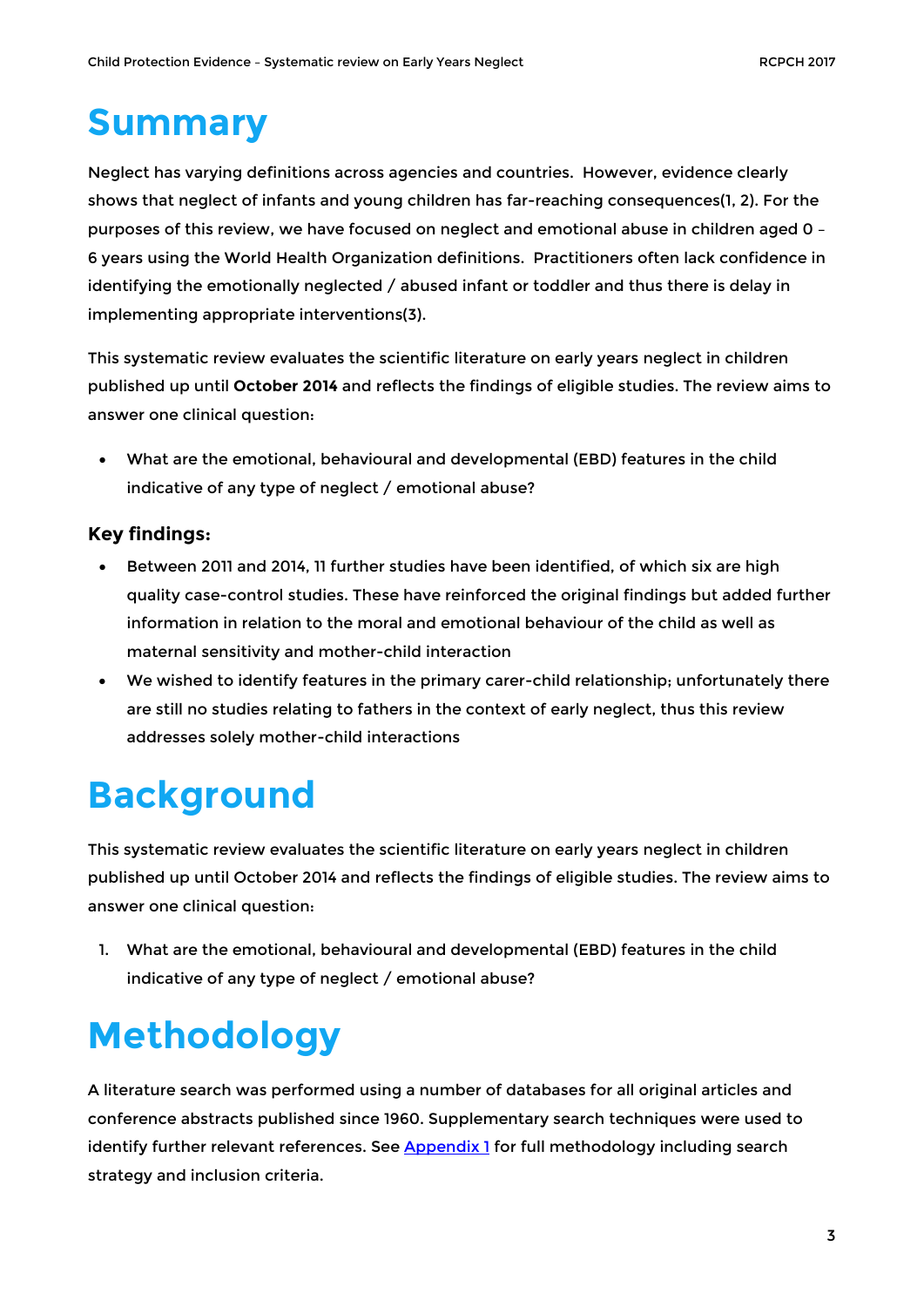Potentially relevant studies underwent full text screening and critical appraisal. To ensure consistency, ranking was used to indicate the level of confidence that abuse had taken place and also for study types.

# <span id="page-3-0"></span>**Findings of clinical question 1** What are the emotional, behavioural and developmental (EBD) features in the child indicative of any type of neglect / emotional abuse?

- Of 189 studies reviewed from the international literature, 43 articles addressed this question(2, 4-45)
- These 43 articles all met our inclusion criteria and quality ranking of confirmation of neglect / emotional abuse
- Age: Detailed age breakdown was not given, thus results are summarised in age bands based on the mean age of the cases
- Gender: One study addressed gender and found that amongst the maltreated children, girls had the greater delay in syntactic language development(18)

#### **Influence of ethnicity and socio-economic group**

In the case-control studies, the groups were well-matched for ethnicity, maternal education, socio-economic grouping (insurance status for North American studies) and maternal age.

### <span id="page-3-1"></span>**1.1 Identifiable, emotional, behavioural and developmental features in children**

### **Age 0-20 months**

Eight studies describe several features in children(6, 7, 10, 24, 27, 38, 41, 42):

- Assessment of attachment status, evaluated by Strange Situation(46), comparing neglected with abused and / or control children(6, 7, 24)
- Neglected children showed avoidant attachment(7, 24)
- Neglected children also showed more insecure-disorganised attachment(24)
- Neglected children did not show any difference in their play complexity from controls, although play was strongly influenced by cognitive function performance(42)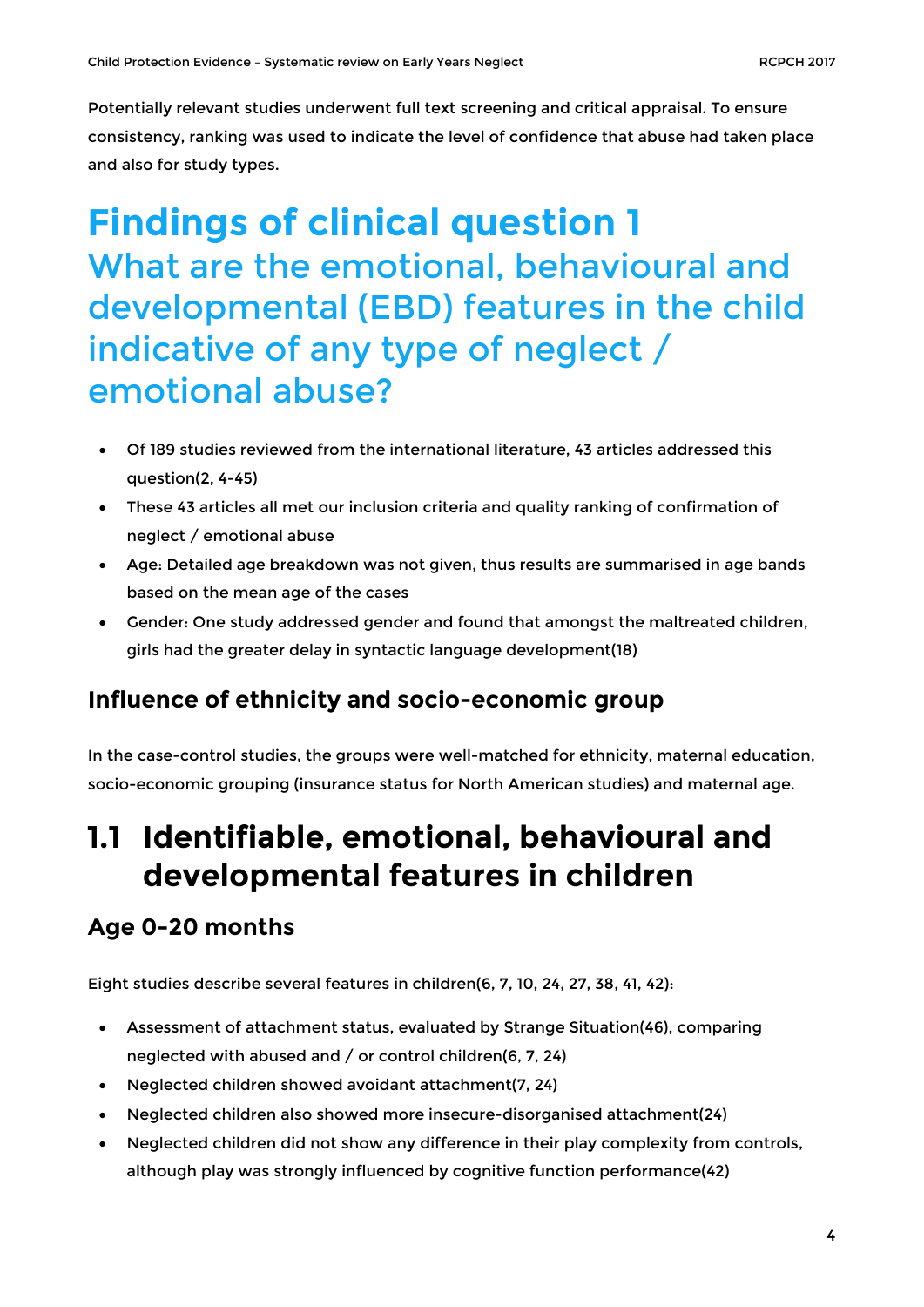- In interactions with their mother, children demonstrated passive and withdrawn behaviour(10)
- Children with neglect and failure to thrive (FTT) had a lower developmental quotient than those with neglect or FTT alone(27)
- Language delay was particularly prominent in toddlers whose mothers suffered from depression(38)
- One study did not demonstrate delayed cognitive play abilities in neglected / emotionally abused one year old infants in comparison to controls(41)

### **Age 20-30 months**

Five studies described several features in this age group(5, 9, 12, 42, 45):

- Evaluation of neglected toddlers during play demonstrated greater negativity than seen in controls(12)
- Neglected children demonstrated less positive social interaction in comparison to abused children or controls(9). Neglected children were also the most passive, and spent more time alone than the other two groups
- With increasing test difficulty, neglected children showed greater memory deficits than physically abused children or controls(5)
- Again there was no difference between controls and neglected children on play complexity, however play was strongly influenced by cognitive function performance(42)
- A longitudinal study of toddlers showed that neglect children exhibited more internalising behaviours(45). Some toddlers had co-existent internalising and externalising features, which were correlated to parenting style

#### **Age 3-4 years**

Five studies described certain features in this age group (4, 11, 20, 22, 45):

- Developmental delay, in particular language delay, was apparent in the neglected children in comparison to physically abused children or controls(4, 11)
	- Receptive language (auditory comprehension quotient) and expressive language development (verbal ability quotient) were particularly delayed(4, 11)
	- The neglected children showed the lowest scores on auditory and verbal scores(11)
- In observing play, both free and with parents, the neglected toddlers had a greater negative affect than physically abused children or controls(22)
- There was no demonstrable difference in discriminating emotions between emotionally abused, physically abused or neglected children. An allowance was made for intelligence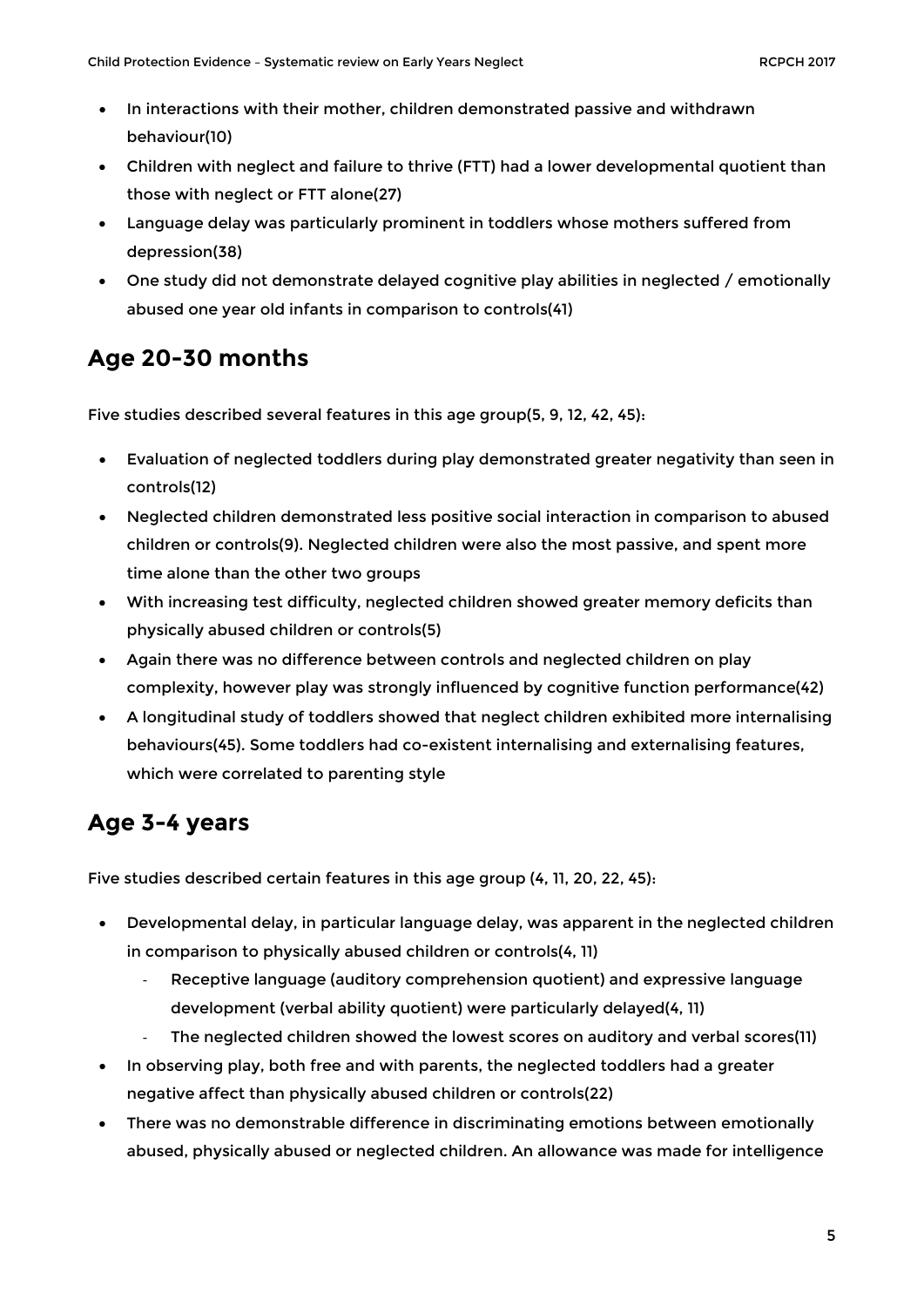quotient (IQ). However, all of these groups showed less ability to discriminate emotions than those with normal IQ(20)

• One study found that children exhibited slightly elevated externalising behaviour over time, aged 2-3 and 5-6 years. Some children exhibited externalising and internalising behaviour(45)

#### **Age 4-6 years**

Fifteen studies described features in this age group(18, 21, 23, 25, 26, 28-30, 33-35, 37, 39, 44, 45):

- Language delay becomes more evident as children grow older, with neglected children demonstrating more syntactic delays and producing less complex language than controls. The children also showed reduced vocabulary(18)
	- Maltreated girls showed a greater language delay than maltreated boys(18)
	- It is notable that the maternal verbal IQ was lower amongst the neglectful mothers, in comparison to controls(18)
- Neglectful children showed the least number of social interactions in comparison to controls and abused children(21)
	- Neglected children also showed cognitive deficits and disruptive behaviour(21)
	- Teachers rated neglected children's behaviour as worse than the controls and abused children(21)
- Neglected children showed an increase in conduct problems in comparison to abused children and controls (as rated by mothers)(30)
- The neglected children's perception of others showed they were less likely to expect parents to relieve their distress or to relive distress in others, in comparison to abused children or controls(26)
- Neglected children were more likely to demonstrate undercontrolled / ambivalent emotional responses to simulated inter-adult aggression(28)
- Neglected children had more difficulty discriminating emotional expressions (particularly between angry, sad and fearful expressions) than physically abused children or controls. Neglected children also had a predilection for selecting sad faces(29)
- Emotional knowledge, based on labelling, recognising and matching to situations was examined in the context of harsh punitive parenting among neglected and control children. Punitive parenting did not have an impact, however the more severe the neglect, the poorer the child's emotional knowledge(37)
- Low IQ has an influence on emotional knowledge(37)
- Neglected children showed low self-esteem and the lowest scores on positive selfrepresentation in comparison to controls, physically or sexually abused children(39)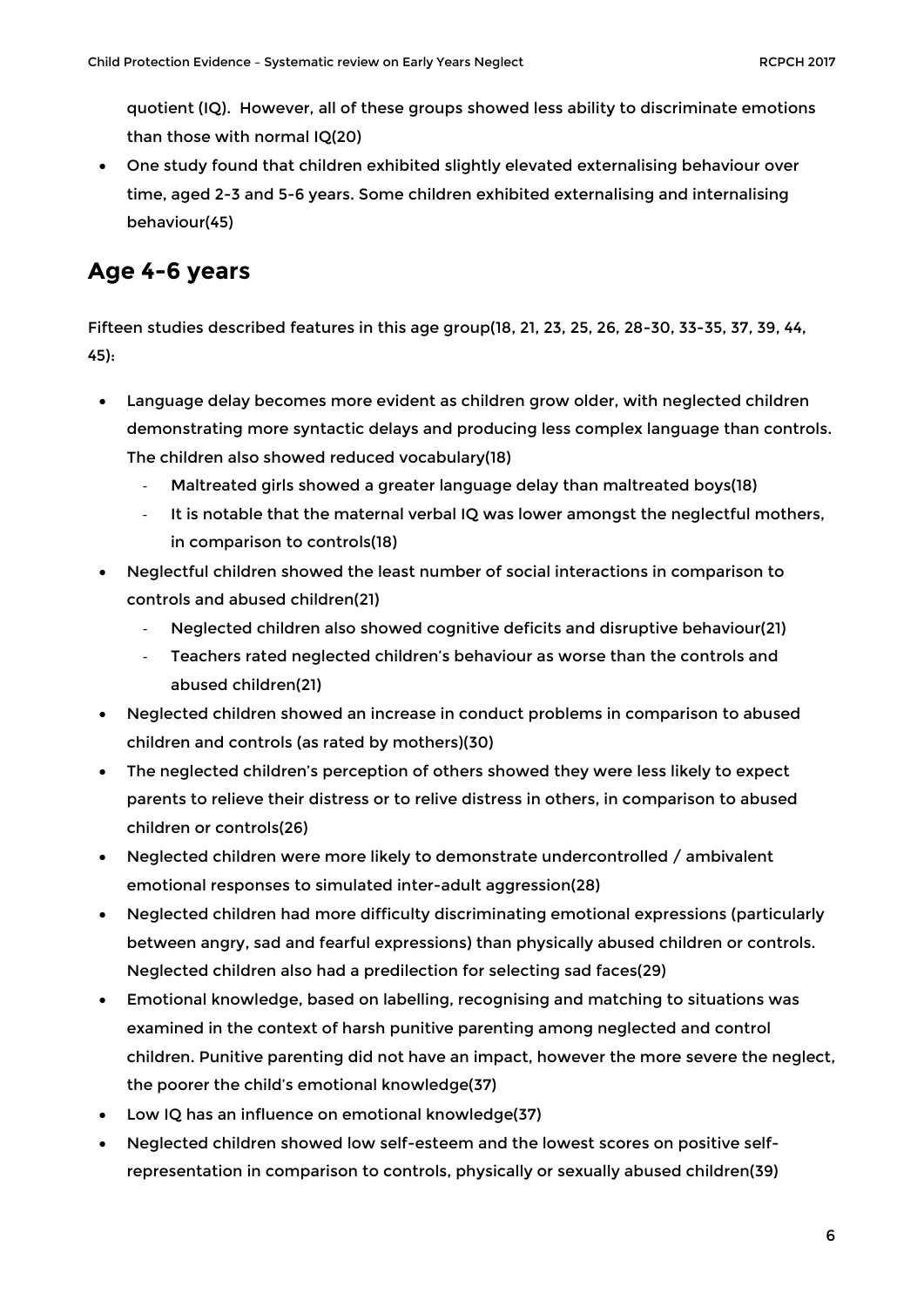- In assessing attachment, the neglected children demonstrated more avoidant attachment and more disorganised markers, specifically more frightening markers than controls. Overall, neglected children were more insecurely attached than controls(35, 43)
	- Neglected children depicted their mother as being less available to them than controls(43)
	- Neglected children perceived their relationship with their mothers to be less fulfilling, safe and reliable(35)
- Neglected children were more likely to perceive others as hurt, sad or anxious than physically abused children or controls. They perceived themselves as opposing or angry towards others and had a tendency to view themselves as anxious and ashamed(44)
- Neglected children showed more dissociation than controls, which was linked to the chronicity of the neglect. Neglected children had poor peer relationships in comparison to controls(25)
- Studies of moral development demonstrated that neglected children showed more cheating and less rule-compatible behaviour than controls(23)
- In evaluating children's responses to their own and other children's 'moral transgressions' (the appropriateness of hitting, kicking, or biting another child, causing another child psychological distress, not listening to the teacher or keeping quiet during nap time, or leaving class without permission) neglected children perceived themselves and others as equally deserving of punishment for transgressions(34)
- A measure of physiological regulatory capacity, respiratory sinus arrhythmia (RSA) was performed on children prior to and during a parent-child interaction(33). The majority of children showed suppression of the RSA when moving from baseline to interacting with their mothers, but there was no difference between neglected children and controls(33).

### **The manifestation of EBD child features through early childhood**

Several longitudinal cohort studies described manifestation of EBD child features through early childhood(2, 8, 13-17, 19, 31, 36, 40):

- The attachment pattern demonstrated by neglected children changed from ambivalentinsecure in those aged 12 months to avoidant in those aged 18 months, however some are classified as 'secure'(15, 16)
	- Children who were anxiously attached at 1-18 months became angry, frustrated and non-compliant with more negative affect than controls by two years of age. The neglected children were worse at coping than both abused children and controls(16)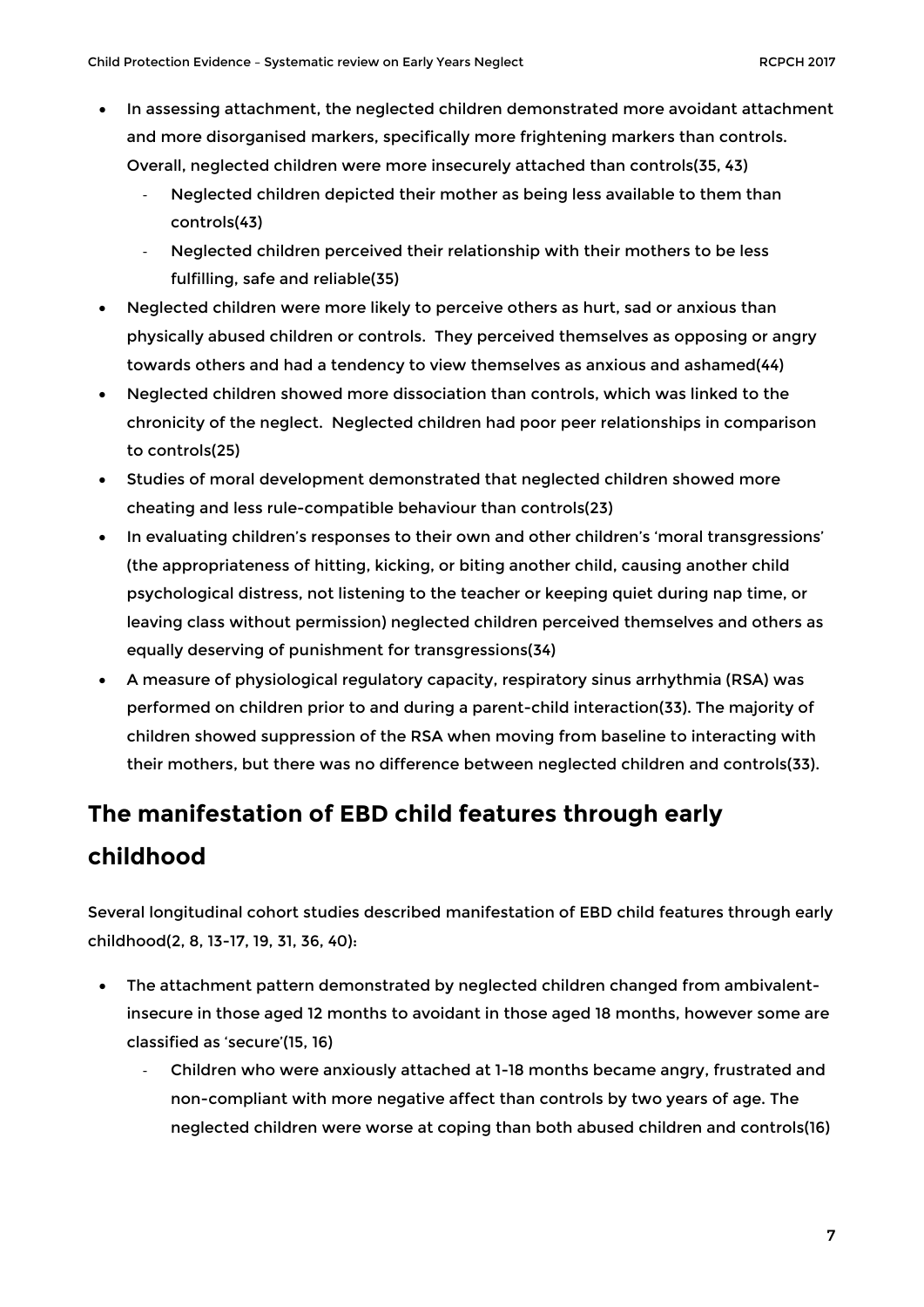- The emotionally abused children were anxiously attached at 18 months and, by 24 months, showed more anger and frustration than controls(16)
- By 42 months, the neglected children showed more apathy / withdrawal and hyperactivity / distractibility(16)
- Crittenden et al showed how neglected children aged 12 months onwards displayed aggressive and resistant behaviour towards their carers, particularly up to 2.25 years of age(8)
- Psychological neglect at age three was significantly associated with internalising and externalising behaviour. Neglect at age three did not predict changes in the child's behaviour and development between the ages of three to five years. Cognitive development was markedly impaired by five years of age(13)
	- $\circ$  By five years of age, teachers noted neglected children experiencing difficult peer relationships
- Neglected children showed persistent cognitive delay from 18 36 months(31)
- Children who were neglected prior to the age of four showed greater language delay once aged over four years, compared to controls(19)
- Toth et al reported that neglected three to four year old children perceived their parents less positively over time and had more negative self-representations(40)
- The Mother Child Interaction Research project (known as the Minnesota study) evaluated developmental sequelae from children aged 3-24 months, separated into an emotionally abused cohort and a neglected cohort. The emotionally abused children showed a lower developmental quotient by 24 months, compared to physically abused, neglected and control children. The neglected children showed a declining function in development and play over time. In addition, they were anxious / avoidant at 18 months, progressing to angry, frustrated and non-compliant by 24 months. These children also had a low coping score(17)
- Further results from the Minnesota study focused on children from birth to six years of age. Neglected children at 54 months of age showed greater dependency and by 64 months they showed more self-destructive, inattentive and overactive behaviour. They were rated by teachers to be anxious, withdrawn, unpopular, aggressive and obsessivecompulsive in comparison to abused children and controls. Teachers rated the children as lacking humour, showing little sensitivity and empathy, as well as being poorer at following directions and expressing themselves in comparison to control groups. Emotionally abused children followed from age 18 – 42 months showed a mixed pattern of early behaviours, becoming less persistent and showing less enthusiasm for tasks than controls at 42 months(2)
- Evaluating neglected children aged four to five years showed poorer emotional knowledge over time, compared to controls, after controlling for IQ(36)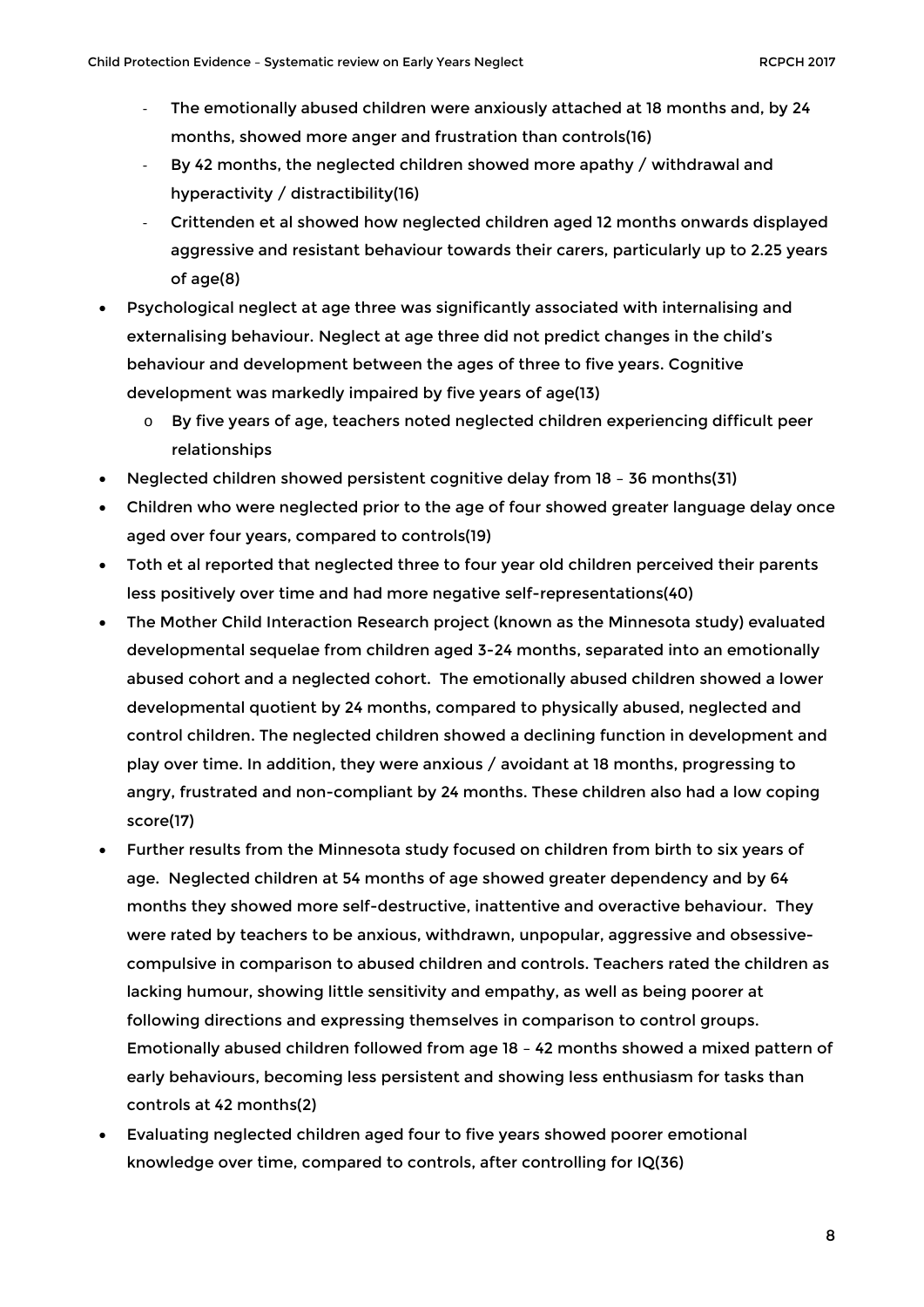### <span id="page-8-0"></span>**1.2 Implications for practice**

- Given the delay in language, both receptive and expressive, in neglected / emotionally abused children, it is essential that all practitioners working with pre-school children are trained in normal child development
- Important attachment disorders are recognised in young infants and toddlers and warrant formal evaluation by professionals trained in infant mental health, as many features described in neglected / emotionally abused children overlap with those found in children suffering from autistic spectrum disorder or attention deficit hyperactivity disorder
- Careful observation and recording of the infant-carer interaction will help to identify neglected / emotionally abused toddlers at an early stage, enabling appropriate assessment and intervention
- There are clearly identifiable features in the pre-school child who is being neglected and / or emotionally abused, thus it is incumbent upon all health practitioners working with these children to be aware of the indicators that they may identify

# <span id="page-8-1"></span>**1.3 Research implications**

- Although it is recognised that many children suffer from multiple forms of abuse or neglect, future studies would benefit from clearly delineating the subcategories of children and, in particular, the definitions that have been used for neglect or emotional abuse
- There is a dearth of literature relating to neglect / emotional abuse from outside North America, and given the cultural context of neglect, further international studies are warranted

### <span id="page-8-2"></span>**1.4 Limitations of review findings**

- Although authors attempted to separate children experiencing "pure neglect" or "emotional abuse", it is likely that many children were subjected to more than one form of abuse or neglect. Thus the features described may overlap with those found in both emotional abuse and other forms of abuse or neglect
- Unfortunately the age bands selected for studying the EBD features in children did not precisely match the age bands in those studies focusing on parent-child interactions
- Included studies predominantly addressed neglect, with relatively less research into emotional abuse of infants and toddlers.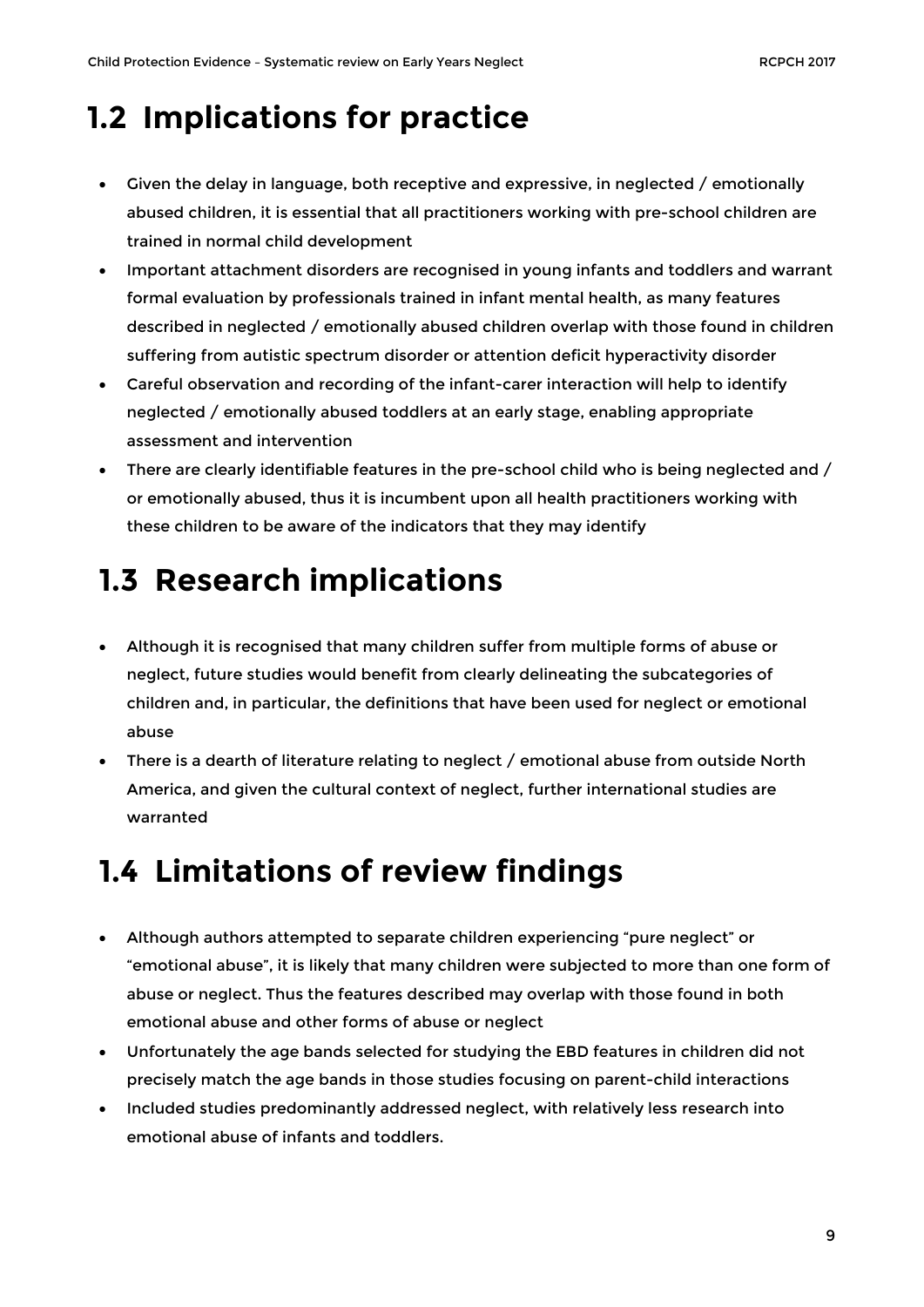# <span id="page-9-0"></span>**Other useful resources**

The review identified a number of interesting findings that were outside of the inclusion criteria. These are as follows:

# <span id="page-9-1"></span>**Clinical question 1**

### **Faltering growth**

• One study assessed the catch-up growth of long term physically neglected and emotionally abused pre-school children and determined that the growth failure was reversible after one year in foster care(47)

### **Incidence of child neglect**

- A Canadian incidence study during 1998 noted that 40% of investigations were due to neglect and 19% emotional maltreatment(48)
- Another Canadian incidence study from 2003 recorded the prevalence of neglect and emotional abuse with relevant associated risk factors(49, 50)
- The UK Framework for the Assessment of Children in Need and Their Families identifies the statutory basis for assessment in the UK (+ working together to safeguard children)(51)
- An American statement on screening for family and intimate partner violence 6(52)
- For the period 2008-9 the incidence of neglect was 48% and emotional abuse 24% in Wales, UK 7(53)

### **Prevalence of Emotional Abuse**

• A meta-analysis of 29 studies determined the prevalence of emotional abuse of 3/1000 children for studies using an informant versus 363/1000 using self-report measures(54)

#### **Consequences of extreme early neglect**

• MRI studies of children experiencing severe institutional neglect demonstrated reduced cerebellar volume(55)

#### **Long term consequences**

• Early adverse childhood experiences (including emotional abuse) are associated with an increased risk of premature death(56)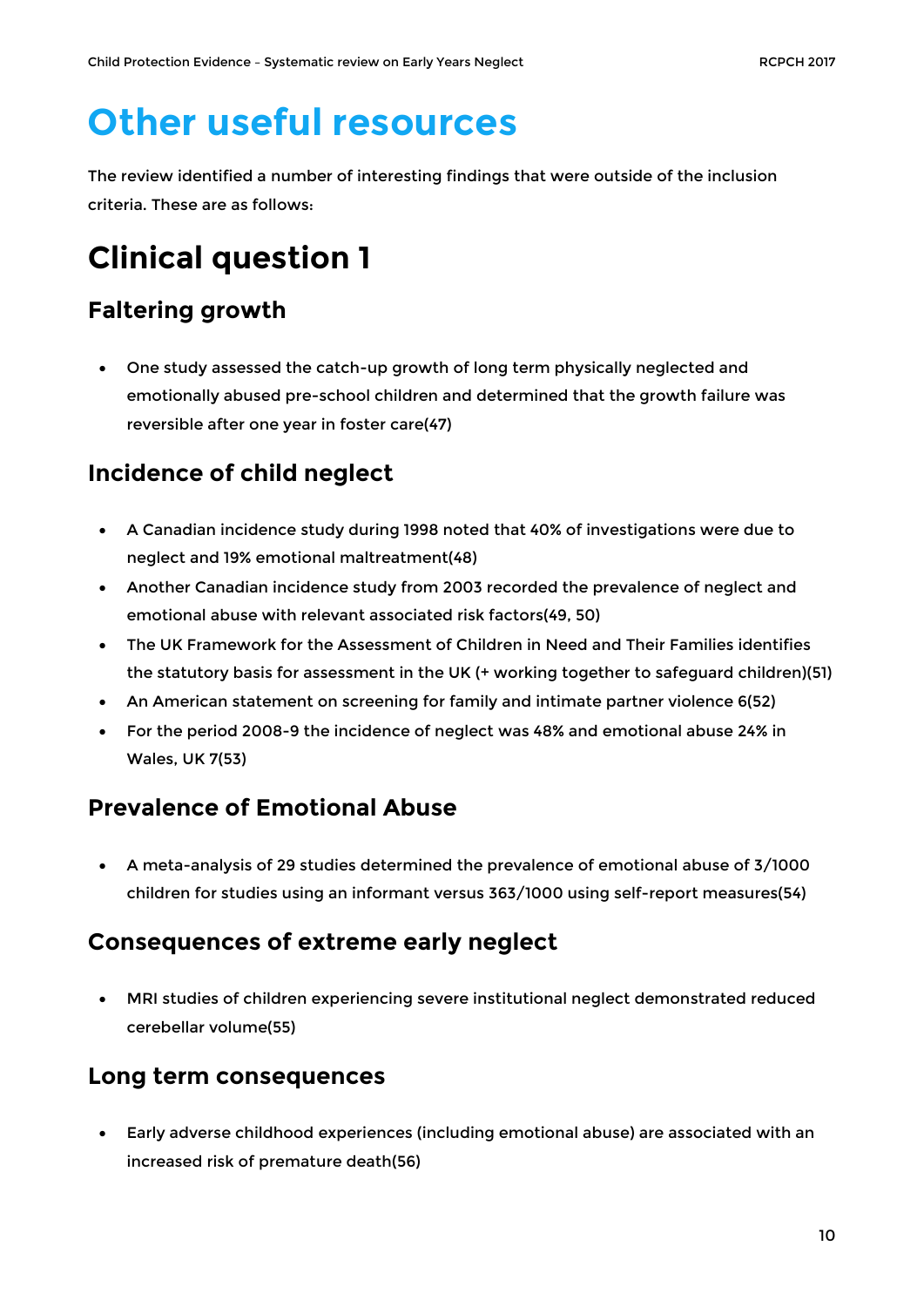- Overarching study summarising the conclusions of the Minnesota Study (The Mother Child Interaction Research project) identifying the developmental sequelae of infant maltreatment(17)
- Early childhood neglect (aged 0-2 years) is associated with aggression at age 4-8 years(57)
- There has been an increase in animal data to suggest that early maltreatment including neglect can affect methylation of brain-derived neurotrophic factor (BDNF) which may lead to altered BDNF gene expression in future offspring. This has been association with perpetuation of abnormal care taking behaviour(58)

#### **Tools**

• The Cleveland Child Abuse Potential Scale (C-CAPS) was piloted to determine if it could effectively distinguish between children who were maltreated, at risk, and controls. The instrument was able to correctly classify 85% of control cases and 76% of Maltreatment cases(59)

# <span id="page-10-0"></span>**Related publications**

Publication arising from early years neglect review

Naughton AM, Maguire SA, Mann MK, Lumb RC, Tempest V, Gracias S, Kemp AM. Emotional, behavioural, and developmental features indicative of neglect or emotional abuse in preschool children: a systematic review. JAMA Pediatrics. 2013;167(8):769-775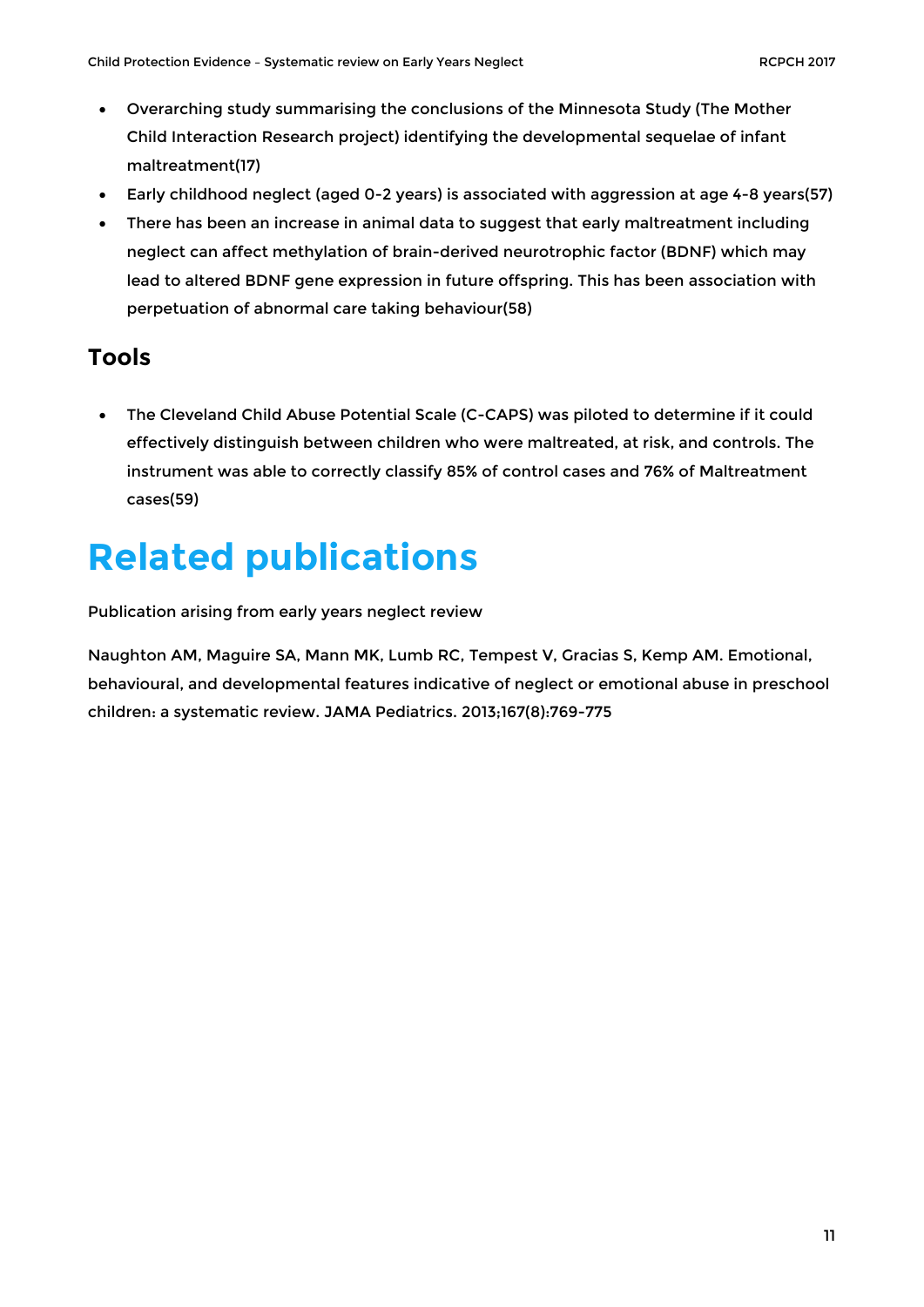# <span id="page-11-0"></span>**References**

- 1. Egeland B, Erickson MF. Psychologically unavailable caregiving. Psychological maltreatment of children and youth. 1987:110-20.
- 2. Erickson MF EB, Pianta R. The effects of maltreatment on the development of young children. Child maltreatment: Theory and research on the causes and consequences of child abuse and neglect. New York: Cambridge University Press; 1989. p. 647-84.
- 3. R. G. Developing an effective response to neglect and emotional harm to children: Norwich: UEA / NSPCC; 2008.
- 4. Allen RE, Oliver JM. The effects of child maltreatment on language development. Child abuse & neglect. 1982;6(3):299-305. Available from: [http://www.ncbi.nlm.nih.gov/pubmed/6892313.](http://www.ncbi.nlm.nih.gov/pubmed/6892313)
- 5. Cheatham CL, Larkina M, Bauer PJ, Toth SL, Cicchetti D. Declarative memory in abused and neglected infants. Advances in child development and behavior. 2010;38:161-82. Available from: [http://www.ncbi.nlm.nih.gov/pubmed/21207809.](http://www.ncbi.nlm.nih.gov/pubmed/21207809)
- 6. Cicchetti D, Rogosch FA, Toth SL. Fostering secure attachment in infants in maltreating families through preventive interventions. Development and psychopathology. 2006;18(3):623-49. Available from: [http://www.ncbi.nlm.nih.gov/pubmed/17152394.](http://www.ncbi.nlm.nih.gov/pubmed/17152394)
- 7. Crittenden PM. Maltreated infants: vulnerability and resilience. Journal of child psychology and psychiatry, and allied disciplines. 1985;26(1):85-96. Available from: [http://onlinelibrary.wiley.com/doi/10.1111/j.1469-7610.1985.tb01630.x/abstract.](http://onlinelibrary.wiley.com/doi/10.1111/j.1469-7610.1985.tb01630.x/abstract)
- 8. Crittenden PM. Social Networks, Quality of Child Rearing, and Child Development. Child development. 1985;56(5):1299-313. Available from: [http://www.jstor.org/stable/1130245.](http://www.jstor.org/stable/1130245)
- 9. Crittenden PM. Children's strategies for coping with adverse home environments: an interpretation using attachment theory. Child abuse & neglect. 1992;16(3):329-43. Available from: [http://www.ncbi.nlm.nih.gov/pubmed/1617468.](http://www.ncbi.nlm.nih.gov/pubmed/1617468)
- 10. Crittenden PM, DiLalla DL. Compulsive compliance: the development of an inhibitory coping strategy in infancy. Journal of abnormal child psychology. 1988;16(5):585-99. Available from: [http://www.ncbi.nlm.nih.gov/pubmed/3235749.](http://www.ncbi.nlm.nih.gov/pubmed/3235749)
- 11. Culp RE WR, Lawrence H, Letts D, Kelly DJ, Rice ML. Maltreated children's language and speech development: abused, neglected, and abused and neglected. First Language. 1991;11(33):377-89.
- 12. DiLalla DL CP. Dimensions of maltreated children's home behavior: A factor analytic approach. Infant Behavior and Development. 1990;13(4):439-60.
- 13. Dubowitz H, Papas MA, Black MM, Starr RH, Jr. Child neglect: outcomes in high-risk urban preschoolers. Pediatrics. 2002;109(6):1100-7. Available from: [http://pediatrics.aappublications.org/content/109/6/1100.long?sso=1&sso\\_redirect\\_cou](http://pediatrics.aappublications.org/content/109/6/1100.long?sso=1&sso_redirect_count=1&nfstatus=401&nftoken=00000000-0000-0000-0000-000000000000&nfstatusdescription=ERROR%3a+No+local+token) [nt=1&nfstatus=401&nftoken=00000000-0000-0000-0000-](http://pediatrics.aappublications.org/content/109/6/1100.long?sso=1&sso_redirect_count=1&nfstatus=401&nftoken=00000000-0000-0000-0000-000000000000&nfstatusdescription=ERROR%3a+No+local+token) [000000000000&nfstatusdescription=ERROR%3a+No+local+token.](http://pediatrics.aappublications.org/content/109/6/1100.long?sso=1&sso_redirect_count=1&nfstatus=401&nftoken=00000000-0000-0000-0000-000000000000&nfstatusdescription=ERROR%3a+No+local+token)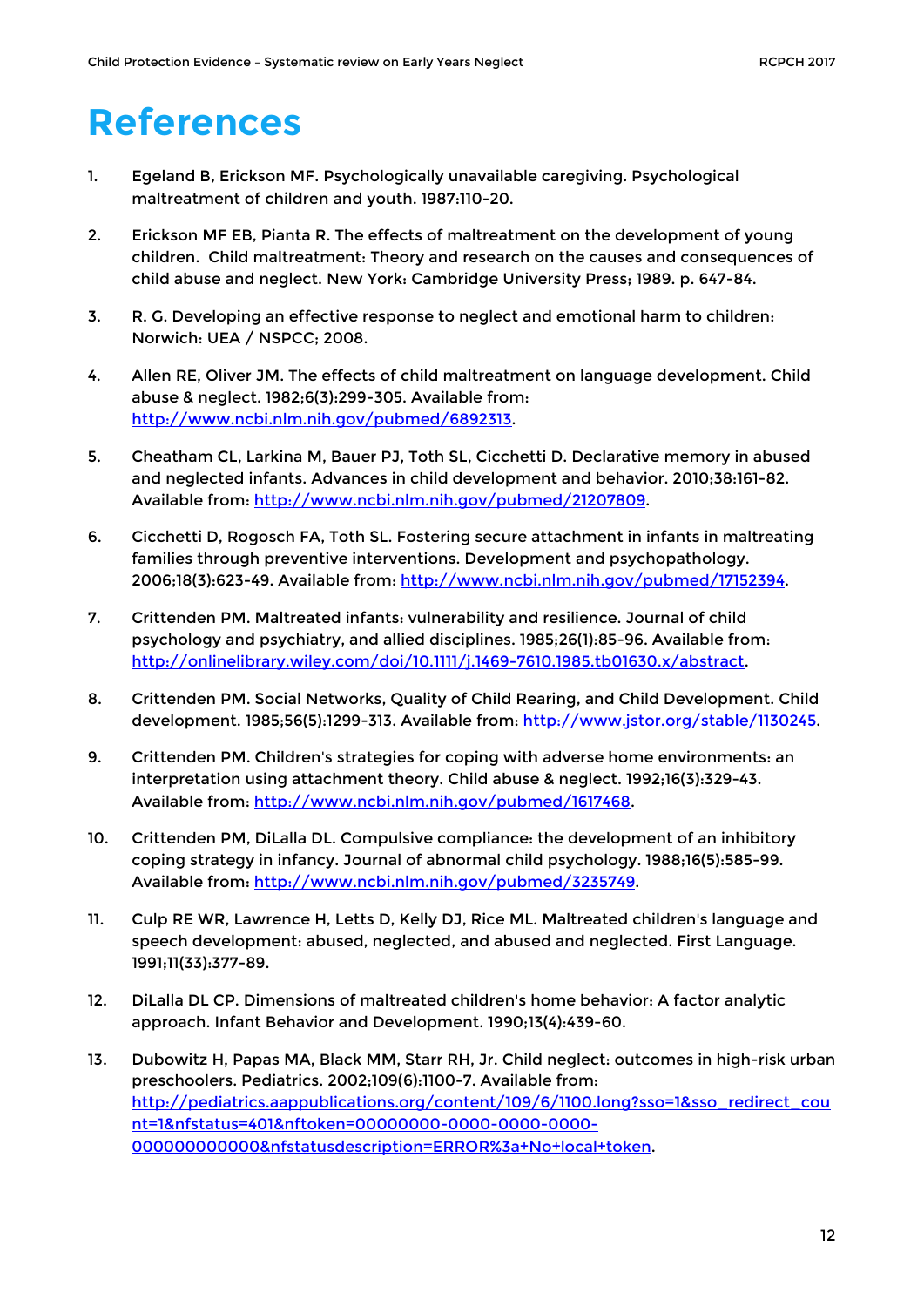- 14. Dubowitz H, Pitts SC, Black MM. Measurement of three major subtypes of child neglect. Child maltreatment. 2004;9(4):344-56. Available from: [http://journals.sagepub.com/doi/abs/10.1177/1077559504269191?url\\_ver=Z39.88-](http://journals.sagepub.com/doi/abs/10.1177/1077559504269191?url_ver=Z39.88-2003&rfr_id=ori:rid:crossref.org&rfr_dat=cr_pub%3dpubmed) [2003&rfr\\_id=ori:rid:crossref.org&rfr\\_dat=cr\\_pub%3dpubmed.](http://journals.sagepub.com/doi/abs/10.1177/1077559504269191?url_ver=Z39.88-2003&rfr_id=ori:rid:crossref.org&rfr_dat=cr_pub%3dpubmed)
- 15. Egeland B, Sroufe LA. Attachment and early maltreatment. Child development. 1981;52(1):44-52. Available from: [http://www.ncbi.nlm.nih.gov/pubmed/7238152.](http://www.ncbi.nlm.nih.gov/pubmed/7238152)
- 16. Egeland B, Sroufe LA, Erickson M. The developmental consequence of different patterns of maltreatment. Child abuse & neglect. 1983;7(4):459-69. Available from: [http://www.ncbi.nlm.nih.gov/pubmed/6686797.](http://www.ncbi.nlm.nih.gov/pubmed/6686797)
- 17. Egeland B SA. Developmental sequelae of maltreatment in infancy. New Directions for Child and Adolescent Development. 1981;11:77-92.
- 18. Eigsti IM, Cicchetti D. The impact of child maltreatment on expressive syntax at 60 months. Developmental science. 2004;7(1):88-102. Available from: [http://onlinelibrary.wiley.com/doi/10.1111/j.1467-7687.2004.00325.x/abstract.](http://onlinelibrary.wiley.com/doi/10.1111/j.1467-7687.2004.00325.x/abstract)
- 19. English DJ, Thompson R, Graham JC, Briggs EC. Toward a definition of neglect in young children. Child maltreatment. 2005;10(2):190-206. Available from: [http://journals.sagepub.com/doi/pdf/10.1177/1077559505275178.](http://journals.sagepub.com/doi/pdf/10.1177/1077559505275178)
- 20. Frodi A, Smetana J. Abused, neglected, and nonmaltreated preschoolers' ability to discriminate emotions in others: the effects of IQ. Child abuse & neglect. 1984;8(4):459-65. Available from: [http://www.ncbi.nlm.nih.gov/pubmed/6542818.](http://www.ncbi.nlm.nih.gov/pubmed/6542818)
- 21. Hoffman-Plotkin D, Twentyman CT. A multimodal assessment of behavioral and cognitive deficits in abused and neglected preschoolers. Child development. 1984;55(3):794-802. Available from: [http://www.ncbi.nlm.nih.gov/pubmed/6734318.](http://www.ncbi.nlm.nih.gov/pubmed/6734318)
- 22. Koenig AL, Cicchetti D, Rogosch FA. Child compliance/noncompliance and maternal contributors to internalization in maltreating and nonmaltreating dyads. Child development. 2000;71(4):1018-32. Available from: [http://onlinelibrary.wiley.com/doi/10.1111/1467-8624.00206/abstract.](http://onlinelibrary.wiley.com/doi/10.1111/1467-8624.00206/abstract)
- 23. Koenig AL CD, Rogosch FA. Moral development: the association between maltreatment and young children's prosocial behaviors and moral transgressions. Social Development. 2004;13(1):87-106.
- 24. Lamb ME, Gaensbauer TJ, Malkin CM, Schultz LA. The effects of child maltreatment on security of infant-adult attachment. Infant Behavior and Development. 1985;8(1):35-45. Available from: [http://www.sciencedirect.com/science/article/pii/S0163638385800151.](http://www.sciencedirect.com/science/article/pii/S0163638385800151)
- 25. Macfie J, Cicchetti D, Toth SL. Dissociation in maltreated versus nonmaltreated preschool-aged children. Child abuse & neglect. 2001;25(9):1253-67. Available from: [http://www.ncbi.nlm.nih.gov/pubmed/11700697.](http://www.ncbi.nlm.nih.gov/pubmed/11700697)
- 26. Macfie J, Toth SL, Rogosch FA, Robinson J, Emde RN, Cicchetti D. Effect of maltreatment on preschoolers' narrative representations of responses to relieve distress and of role reversal. Developmental psychology. 1999;35(2):460-5. Available from: [http://www.ncbi.nlm.nih.gov/pubmed/10082016.](http://www.ncbi.nlm.nih.gov/pubmed/10082016)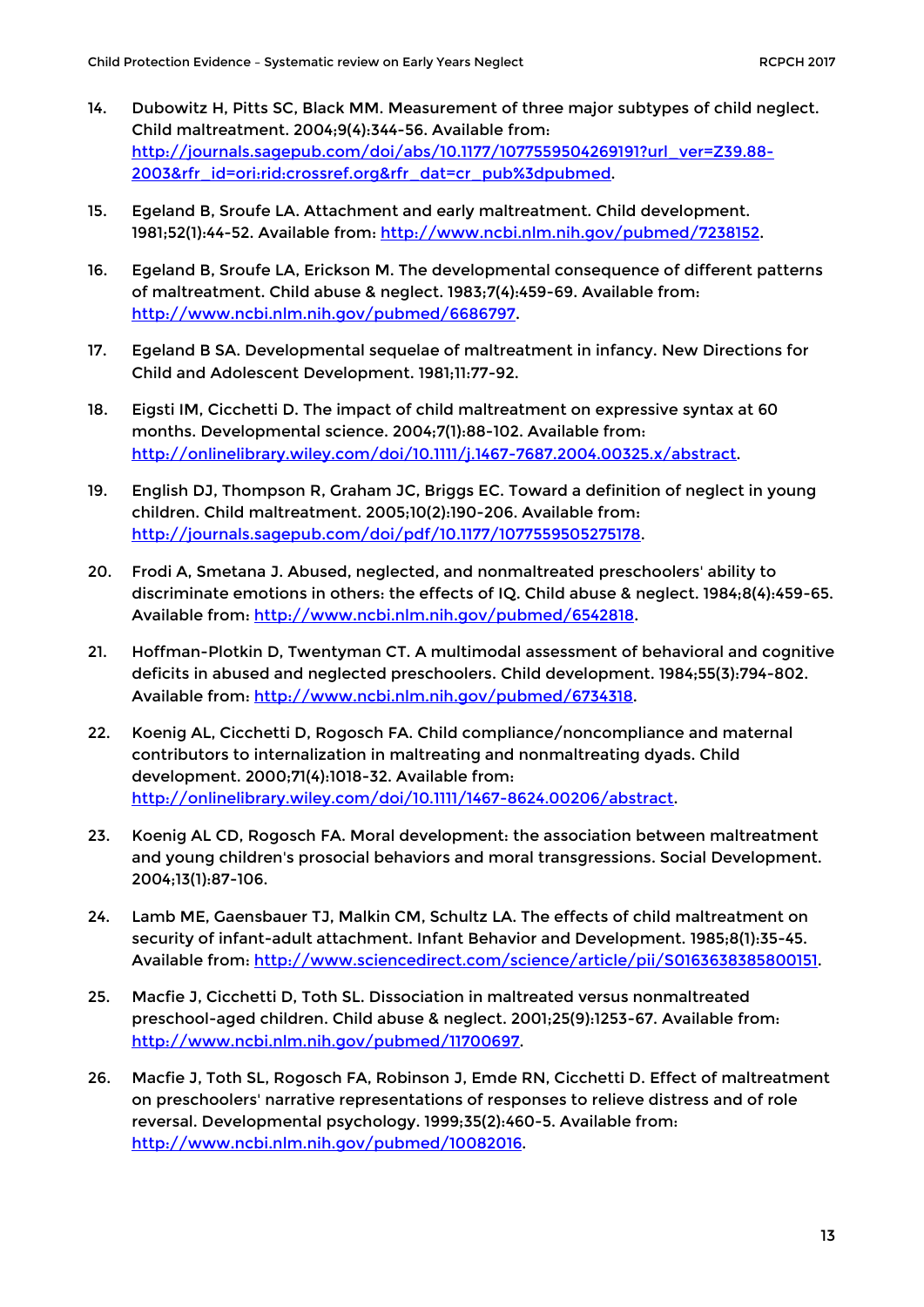- 27. Mackner LM, Starr RH, Jr., Black MM. The cumulative effect of neglect and failure to thrive on cognitive functioning. Child abuse & neglect. 1997;21(7):691-700. Available from: [http://www.ncbi.nlm.nih.gov/pubmed/9238552.](http://www.ncbi.nlm.nih.gov/pubmed/9238552)
- 28. Maughan A, Cicchetti D. Impact of child maltreatment and interadult violence on children's emotion regulation abilities and socioemotional adjustment. Child development. 2002;73(5):1525-42. Available from: [http://onlinelibrary.wiley.com/doi/10.1111/1467-8624.00488/abstract.](http://onlinelibrary.wiley.com/doi/10.1111/1467-8624.00488/abstract)
- 29. Pollak SD, Cicchetti D, Hornung K, Reed A. Recognizing emotion in faces: developmental effects of child abuse and neglect. Developmental psychology. 2000;36(5):679-88. Available from: [http://www.ncbi.nlm.nih.gov/pubmed/10976606.](http://www.ncbi.nlm.nih.gov/pubmed/10976606)
- 30. Rohrbeck CA, Twentyman CT. Multimodal assessment of impulsiveness in abusing, neglecting, and nonmaltreating mothers and their preschool children. Journal of consulting and clinical psychology. 1986;54(2):231-6. Available from: [http://www.ncbi.nlm.nih.gov/pubmed/3700810.](http://www.ncbi.nlm.nih.gov/pubmed/3700810)
- 31. Scarborough AA, Lloyd EC, Barth RP. Maltreated infants and toddlers: predictors of developmental delay. Journal of developmental and behavioral pediatrics : JDBP. 2009;30(6):489-98. Available from: [http://ssr-eus-go](http://ssr-eus-go-csi.cloudapp.net/v1/assets?wkmrid=JOURNAL%2Fjdebp%2Fbeta%2F00004703-200912000-00002%2Froot%2Fv%2F2017-05-25T215015Z%2Fr%2Fapplication-pdf)[csi.cloudapp.net/v1/assets?wkmrid=JOURNAL%2Fjdebp%2Fbeta%2F00004703-](http://ssr-eus-go-csi.cloudapp.net/v1/assets?wkmrid=JOURNAL%2Fjdebp%2Fbeta%2F00004703-200912000-00002%2Froot%2Fv%2F2017-05-25T215015Z%2Fr%2Fapplication-pdf) [200912000-00002%2Froot%2Fv%2F2017-05-25T215015Z%2Fr%2Fapplication-pdf.](http://ssr-eus-go-csi.cloudapp.net/v1/assets?wkmrid=JOURNAL%2Fjdebp%2Fbeta%2F00004703-200912000-00002%2Froot%2Fv%2F2017-05-25T215015Z%2Fr%2Fapplication-pdf)
- 32. Skowron EA, Cipriano-Essel E, Benjamin LS, Pincus AL, Van Ryzin MJ. Cardiac Vagal Tone and Quality of Parenting Show Concurrent and Time-Ordered Associations That Diverge in Abusive, Neglectful, and Non-Maltreating Mothers. Couple & family psychology. 2013;2(2):95-115. Available from: [https://www.ncbi.nlm.nih.gov/pmc/articles/PMC3980485/pdf/nihms561191.pdf.](https://www.ncbi.nlm.nih.gov/pmc/articles/PMC3980485/pdf/nihms561191.pdf)
- 33. Skowron EA, Loken E, Gatzke-Kopp LM, Cipriano-Essel EA, Woehrle PL, Van Epps JJ, et al. Mapping cardiac physiology and parenting processes in maltreating mother-child dyads. Journal of family psychology : JFP : journal of the Division of Family Psychology of the American Psychological Association (Division 43). 2011;25(5):663-74. Available from: [https://www.ncbi.nlm.nih.gov/pmc/articles/PMC3582338/pdf/nihms436914.pdf.](https://www.ncbi.nlm.nih.gov/pmc/articles/PMC3582338/pdf/nihms436914.pdf)
- 34. Smetana JG, Kelly M, Twentyman CT. Abused, neglected, and nonmaltreated children's conceptions of moral and social-conventional transgressions. Child development. 1984;55(1):277-87. Available from: [http://www.ncbi.nlm.nih.gov/pubmed/6705629.](http://www.ncbi.nlm.nih.gov/pubmed/6705629)
- 35. Stronach EP, Toth SL, Rogosch F, Oshri A, Manly JT, Cicchetti D. Child maltreatment, attachment security, and internal representations of mother and mother-child relationships. Child maltreatment. 2011;16(2):137-45. Available from: [http://journals.sagepub.com/doi/abs/10.1177/1077559511398294?url\\_ver=Z39.88-](http://journals.sagepub.com/doi/abs/10.1177/1077559511398294?url_ver=Z39.88-2003&rfr_id=ori:rid:crossref.org&rfr_dat=cr_pub%3dpubmed) [2003&rfr\\_id=ori:rid:crossref.org&rfr\\_dat=cr\\_pub%3dpubmed.](http://journals.sagepub.com/doi/abs/10.1177/1077559511398294?url_ver=Z39.88-2003&rfr_id=ori:rid:crossref.org&rfr_dat=cr_pub%3dpubmed)
- 36. Sullivan MW, Bennett DS, Carpenter K, Lewis M. Emotion knowledge in young neglected children. Child maltreatment. 2008;13(3):301-6. Available from: [https://www.ncbi.nlm.nih.gov/pmc/articles/PMC3772536/pdf/nihms507096.pdf.](https://www.ncbi.nlm.nih.gov/pmc/articles/PMC3772536/pdf/nihms507096.pdf)
- 37. Sullivan MW, Carmody DP, Lewis M. How neglect and punitiveness influence emotion knowledge. Child psychiatry and human development. 2010;41(3):285-98. Available from: [https://www.ncbi.nlm.nih.gov/pmc/articles/PMC2872110/pdf/nihms196100.pdf.](https://www.ncbi.nlm.nih.gov/pmc/articles/PMC2872110/pdf/nihms196100.pdf)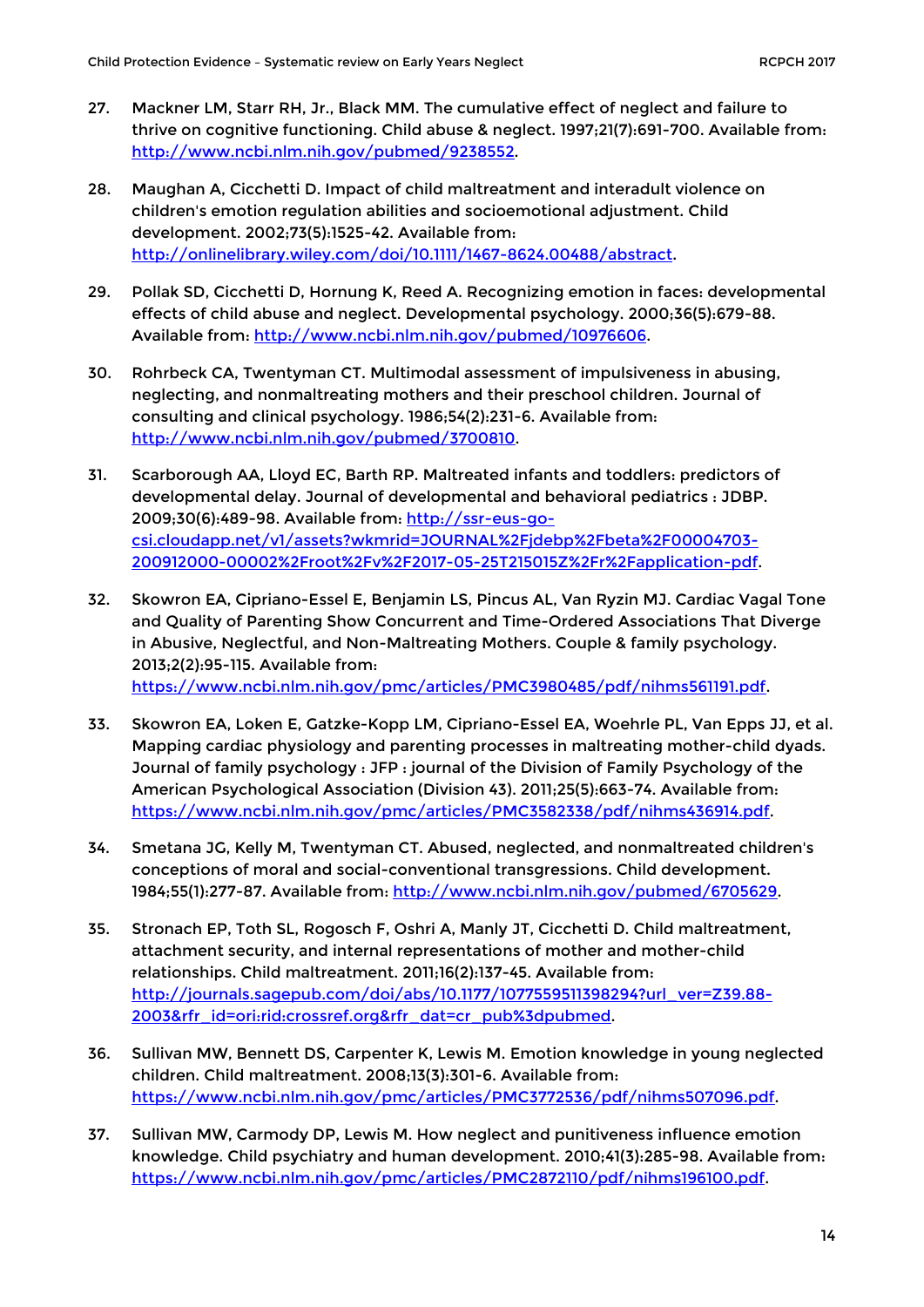- 38. Sylvestre A, Merette C. Language delay in severely neglected children: a cumulative or specific effect of risk factors? Child abuse & neglect. 2010;34(6):414-28. Available from: [http://www.ncbi.nlm.nih.gov/pubmed/20413156.](http://www.ncbi.nlm.nih.gov/pubmed/20413156)
- 39. Toth SL, Cicchetti D, Macfie J, Emde RN. Representations of self and other in the narratives of neglected, physically abused, and sexually abused preschoolers. Development and psychopathology. 1997;9(4):781-96. Available from: [http://www.ncbi.nlm.nih.gov/pubmed/9449005.](http://www.ncbi.nlm.nih.gov/pubmed/9449005)
- 40. Toth SL, Cicchetti D, Macfie J, Maughan A, VanMeenen K. Narrative representations of caregivers and self in maltreated pre-schoolers. Attachment & human development. 2000;2(3):271-305. Available from: [http://www.ncbi.nlm.nih.gov/pubmed/11708220.](http://www.ncbi.nlm.nih.gov/pubmed/11708220)
- 41. Valentino K, Cicchetti D, Toth SL, Rogosch FA. Mother-child play and emerging social behaviors among infants from maltreating families. Developmental psychology. 2006;42(3):474-85. Available from: [http://www.ncbi.nlm.nih.gov/pubmed/16756439.](http://www.ncbi.nlm.nih.gov/pubmed/16756439)
- 42. Valentino K, Cicchetti D, Toth SL, Rogosch FA. Mother-child play and maltreatment: a longitudinal analysis of emerging social behavior from infancy to toddlerhood. Developmental psychology. 2011;47(5):1280-94. Available from: [http://www.ncbi.nlm.nih.gov/pubmed/21744951.](http://www.ncbi.nlm.nih.gov/pubmed/21744951)
- 43. Venet M BJ, Gosselin C, Capuano F. Attachment representations in a sample of neglected preschool-age children. School Psychology International. 2007;28(3):264-93.
- 44. Waldinger RJ TS, Gerber A. Maltreatment and internal representations of relationships: Core relationship themes in the narratives of abused and neglected preschoolers. Social Development. 2001;10(1):41-58.
- 45. Woodruff K. Assessing developmental pathways of young children investigated for neglect and predictors of persistent problems: University of Maryland, Baltimore; 2012.
- 46. Ainsworth MD BM, Waters E, Wall S. Patterns of attachment: A psychological study of the Strange Situation1978.
- 47. Olivan G. Catch-up growth assessment in long-term physically neglected and emotionally abused preschool age male children. Child abuse & neglect. 2003;27(1):103-8. Available from: [http://www.ncbi.nlm.nih.gov/pubmed/12510033.](http://www.ncbi.nlm.nih.gov/pubmed/12510033)
- 48. Trocme NM, Tourigny M, MacLaurin B, Fallon B. Major findings from the Canadian incidence study of reported child abuse and neglect. Child abuse & neglect. 2003;27(12):1427-39. Available from: [http://www.ncbi.nlm.nih.gov/pubmed/14644059.](http://www.ncbi.nlm.nih.gov/pubmed/14644059)
- 49. Chamberland C, Fallon B, Black T, Trocme N. Emotional maltreatment in Canada: prevalence, reporting and child welfare responses (CIS2). Child abuse & neglect. 2011;35(10):841-54. Available from: [http://www.ncbi.nlm.nih.gov/pubmed/21820176.](http://www.ncbi.nlm.nih.gov/pubmed/21820176)
- 50. Chamberland C FB, Black T, Trocmé N, Chabot M. Correlates of substantiated emotional maltreatment in the second Canadian Incidence Study. Journal of Family Violence. 2012;27(3):201-13.
- 51. Health Do. Framework for the Assessment of Children in Need and Their Families. 2000.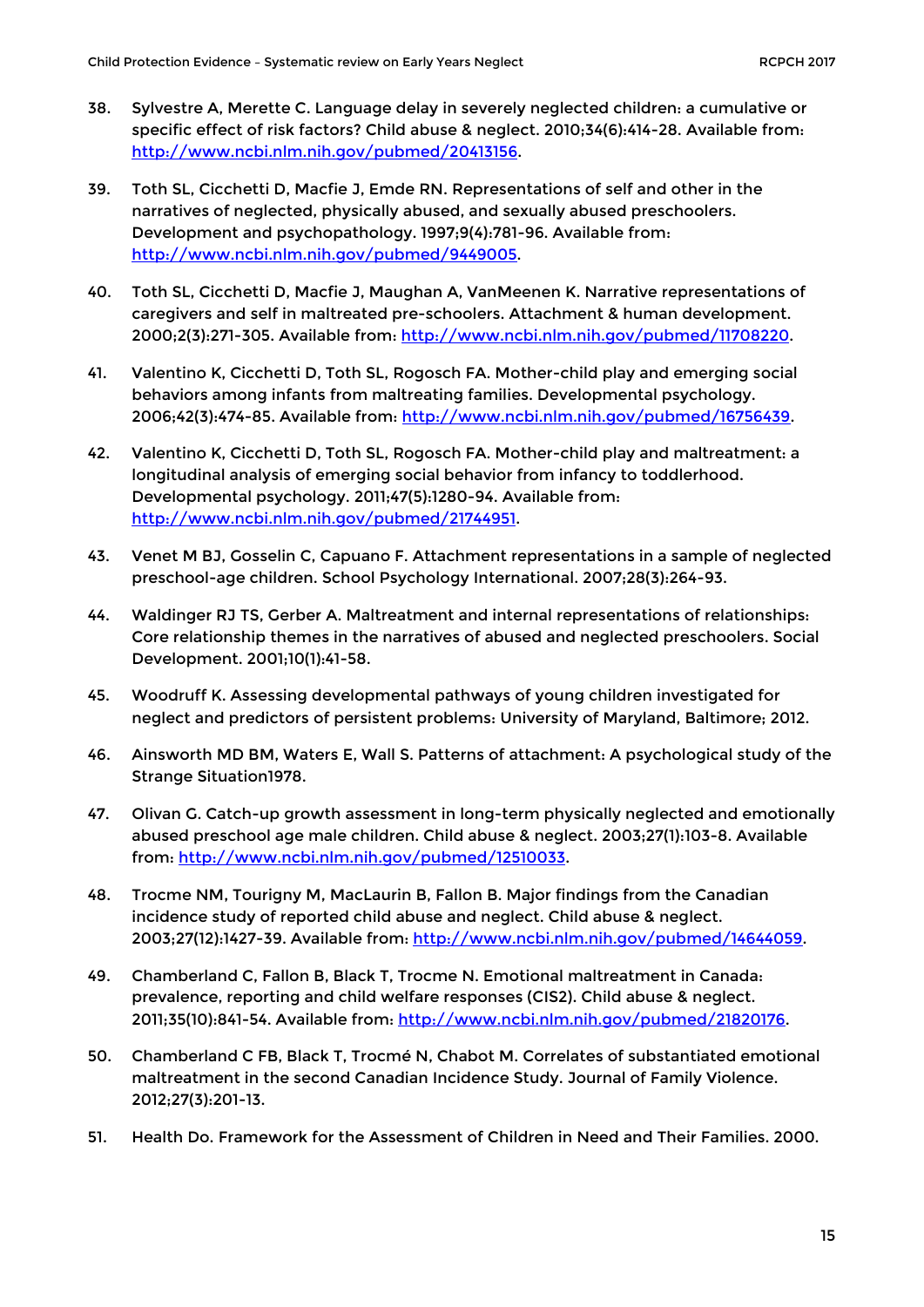- 52. Force USPST. Screening for family and intimate partner violence: recommendation statement. Annals of family medicine. 2004;2(2):156-60. Available from: [http://www.ncbi.nlm.nih.gov/pubmed/15083857.](http://www.ncbi.nlm.nih.gov/pubmed/15083857)
- 53. Local Government Data Unit W. Local authority child protection registers2009.
- 54. Stoltenborgh M B-KM, Alink LRA, van IJzendoorn MH. The universality of childhood emotional abuse: a meta-analysis of worldwide prevalence. Journal of Aggression, Maltreatment & Trauma. 2012;21(8):870-90.
- 55. Bauer PM, Hanson JL, Pierson RK, Davidson RJ, Pollak SD. Cerebellar volume and cognitive functioning in children who experienced early deprivation. Biological psychiatry. 2009;66(12):1100-6. Available from: [https://www.ncbi.nlm.nih.gov/pmc/articles/PMC2878609/pdf/nihms-202626.pdf.](https://www.ncbi.nlm.nih.gov/pmc/articles/PMC2878609/pdf/nihms-202626.pdf)
- 56. Brown DW, Anda RF, Tiemeier H, Felitti VJ, Edwards VJ, Croft JB, et al. Adverse childhood experiences and the risk of premature mortality. American journal of preventive medicine. 2009;37(5):389-96. Available from: [http://www.ncbi.nlm.nih.gov/pubmed/19840693.](http://www.ncbi.nlm.nih.gov/pubmed/19840693)
- 57. Kotch JB, Lewis T, Hussey JM, English D, Thompson R, Litrownik AJ, et al. Importance of early neglect for childhood aggression. Pediatrics. 2008;121(4):725-31. Available from: [http://pediatrics.aappublications.org/content/121/4/725.long.](http://pediatrics.aappublications.org/content/121/4/725.long)
- 58. Roth TL, Lubin FD, Funk AJ, Sweatt JD. Lasting epigenetic influence of early-life adversity on the BDNF gene. Biological psychiatry. 2009;65(9):760-9. Available from: [https://www.ncbi.nlm.nih.gov/pmc/articles/PMC3056389/pdf/nihms275141.pdf.](https://www.ncbi.nlm.nih.gov/pmc/articles/PMC3056389/pdf/nihms275141.pdf)
- 59. Ezzo F YK. Child maltreatment risk inventory: Pilot data for the Cleveland child abuse potential scale. Journal of Family Violence. 2012;27(2):145-55.
- 60. Dissemination CfRa. Systematic Reviews: CRD's Guidance for Undertaking Reviews in Health Care 2009. Available from:<https://www.york.ac.uk/crd/>
- 61. Weaver N, Williams JL, Weightman AL, Kitcher HN, Temple JM, Jones P, et al. Taking STOX: developing a cross disciplinary methodology for systematic reviews of research on the built environment and the health of the public. Journal of epidemiology and community health. 2002;56(1):48-55. Available from: [https://www.ncbi.nlm.nih.gov/pmc/articles/PMC1732000/pdf/v056p00048.pdf.](https://www.ncbi.nlm.nih.gov/pmc/articles/PMC1732000/pdf/v056p00048.pdf)
- 62. Polgar A TS. Chapter 22. Critical evaluation of published research in Introduction to research in the health sciences. . Melbourne: Churchill Livingstone; 1995.
- 63. Weightman AL MM, Sander L, Turley RL. Health Evidence Bulletins Wales: A systematic approach to identifying the evidence. Project Methodology 5 Cardiff: Information Services UWCM; 2004. Available from: <http://hebw.cf.ac.uk/projectmethod/Project%20Methodology%205.pdf>
- 64. Rychetnik L FM. A schema for evaluating evidence on public health interventions (version 4) Melbourne: National Public Health Partnership; 2002. Available from: link broken.
- 65. American Professional Society on the Abuse of Children website. Available from: <https://www.apsac.org/>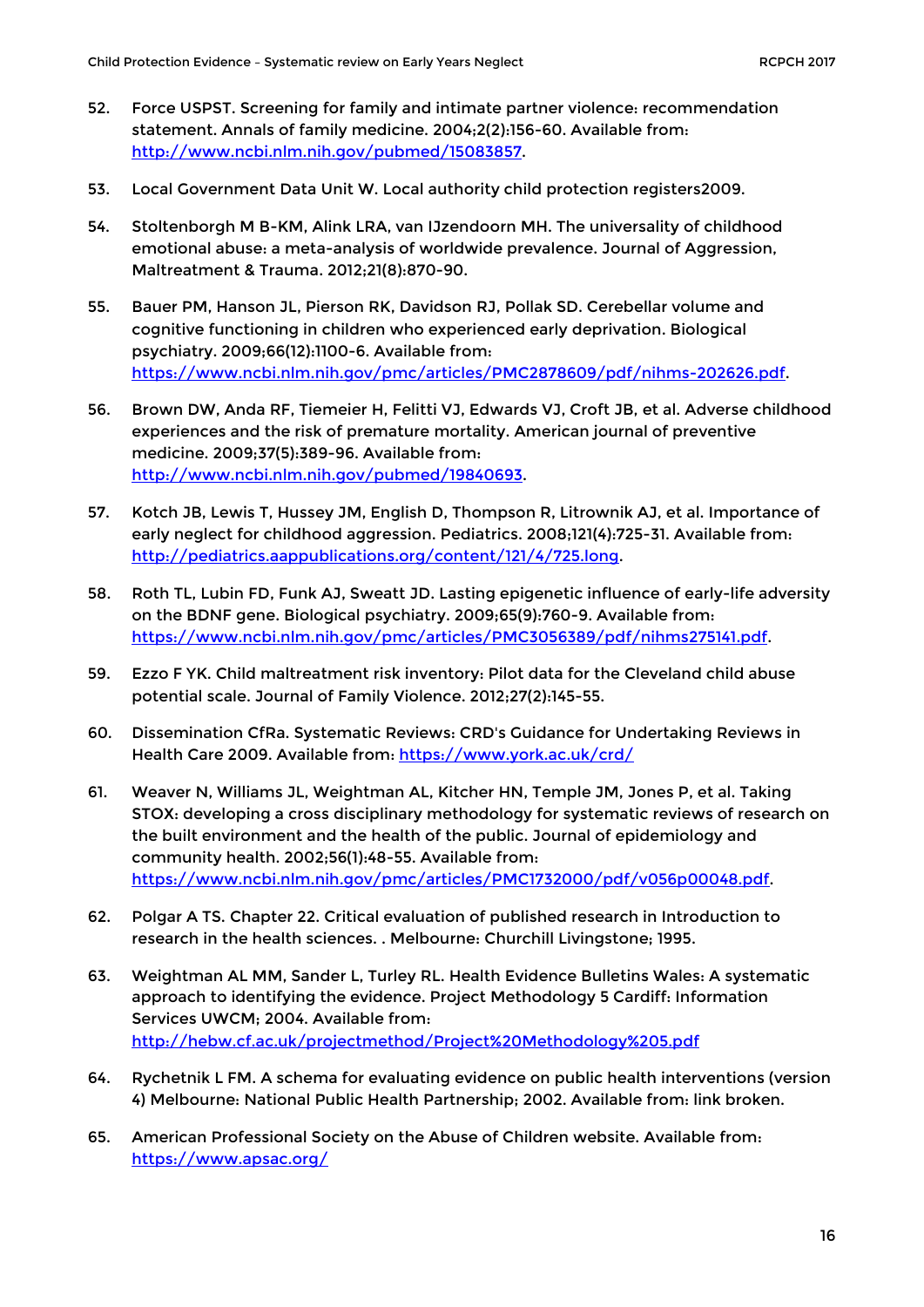66. World report on violence and health 2002.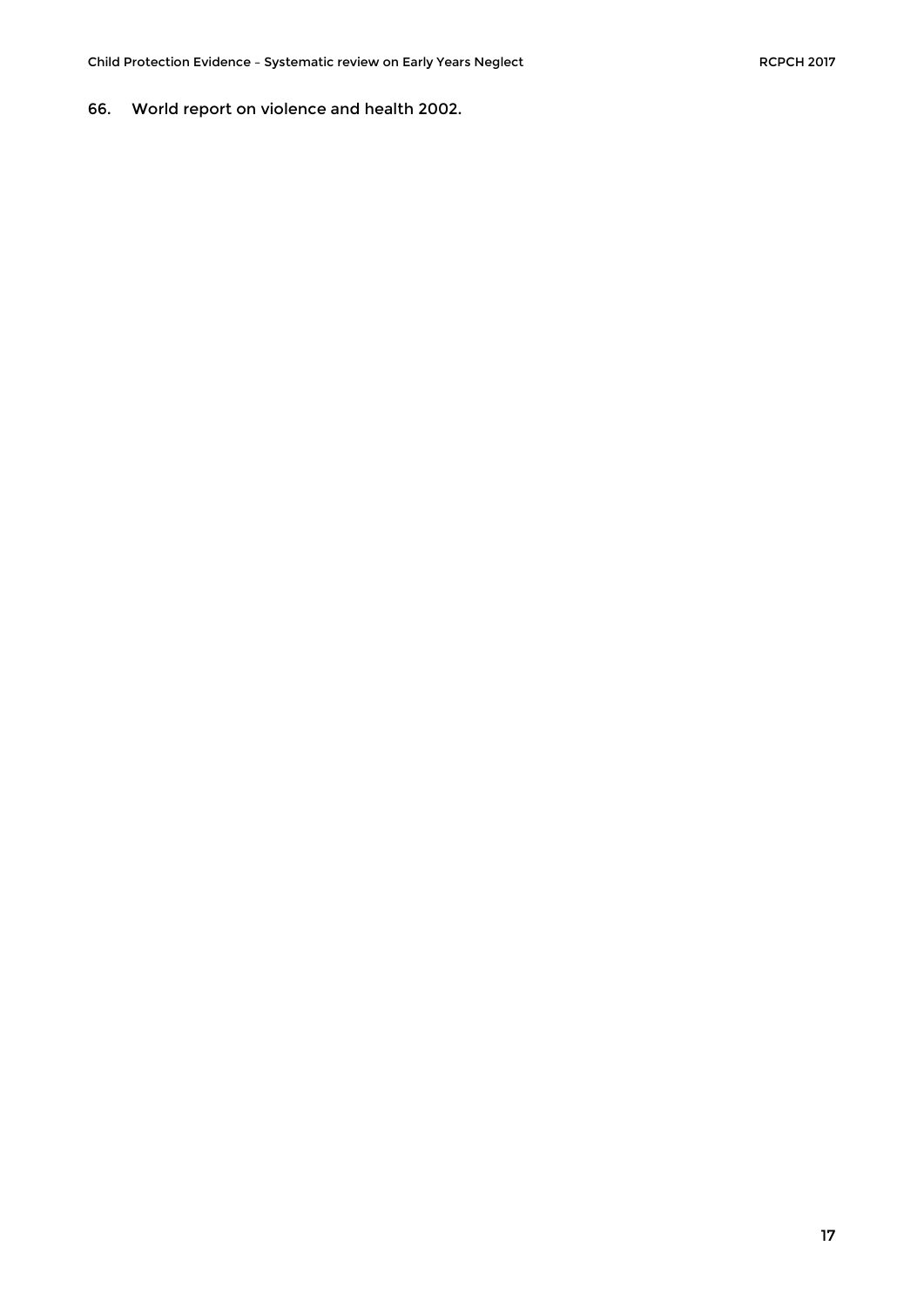# <span id="page-17-0"></span>**Appendix 1 – Methodology**

We performed an all-language literature search of original articles, their references and conference abstracts published since 1960. The initial search strategy was developed across OVID Medline databases using keywords and Medical Subject Headings (MeSH headings) and was modified appropriately to search the remaining bibliographic databases. The search sensitivity was augmented by the use of a range of supplementary 'snowballing' techniques including consultation with subject experts and relevant organisations, and hand searching selected websites, non-indexed journals and the references of all full-text articles.

We limited our search strategy to Organisation for Economic Co-operation and Development populations due to similarities in culture and patterns of health status.

Identified articles, once scanned for duplicates and relevancy, were transferred to a purposebuilt Microsoft Access database to coordinate the review and collate critical appraisal data. Relevant studies with an English-language version available were scanned for eligibility by the lead researcher and selected for review.

Standardised data extraction and critical appraisal forms were based on criteria defined by the National Health Service's Centre for Reviews and Dissemination(60). We also used a selection of systematic review advisory articles to develop our critical appraisal forms(36, 61-64). Articles were independently reviewed by two reviewers. A third review was undertaken to resolve disagreement between the initial reviewers when determining either the evidence type of the article or whether the study met the inclusion criteria. Decisions related to inclusion and exclusion criteria were guided by Cardiff Child Protection Systematic Reviews, who laid out the basic parameters for selecting the studies.

Our panel of reviewers included paediatricians, psychologists, psychiatrists, social science researchers, information specialists and social workers. All reviewers underwent standardised critical appraisal training, based on the CRD critical appraisal standards(36), and this was supported by a dedicated electronic critical appraisal module.

We included all studies addressing neglect, emotional abuse or emotional neglect in children less than six years of age. We combined these latter two conditions since, in practice, these descriptions appear concurrently, and this acknowledges the broader term of 'psychological maltreatment' as defined by the American Professional Society on the Abuse of Children (1995)(65). Among international definitions of neglect and emotional abuse, we opted for those of the World Health Organization, as follows:

• Neglect (including emotional neglect) is defined as: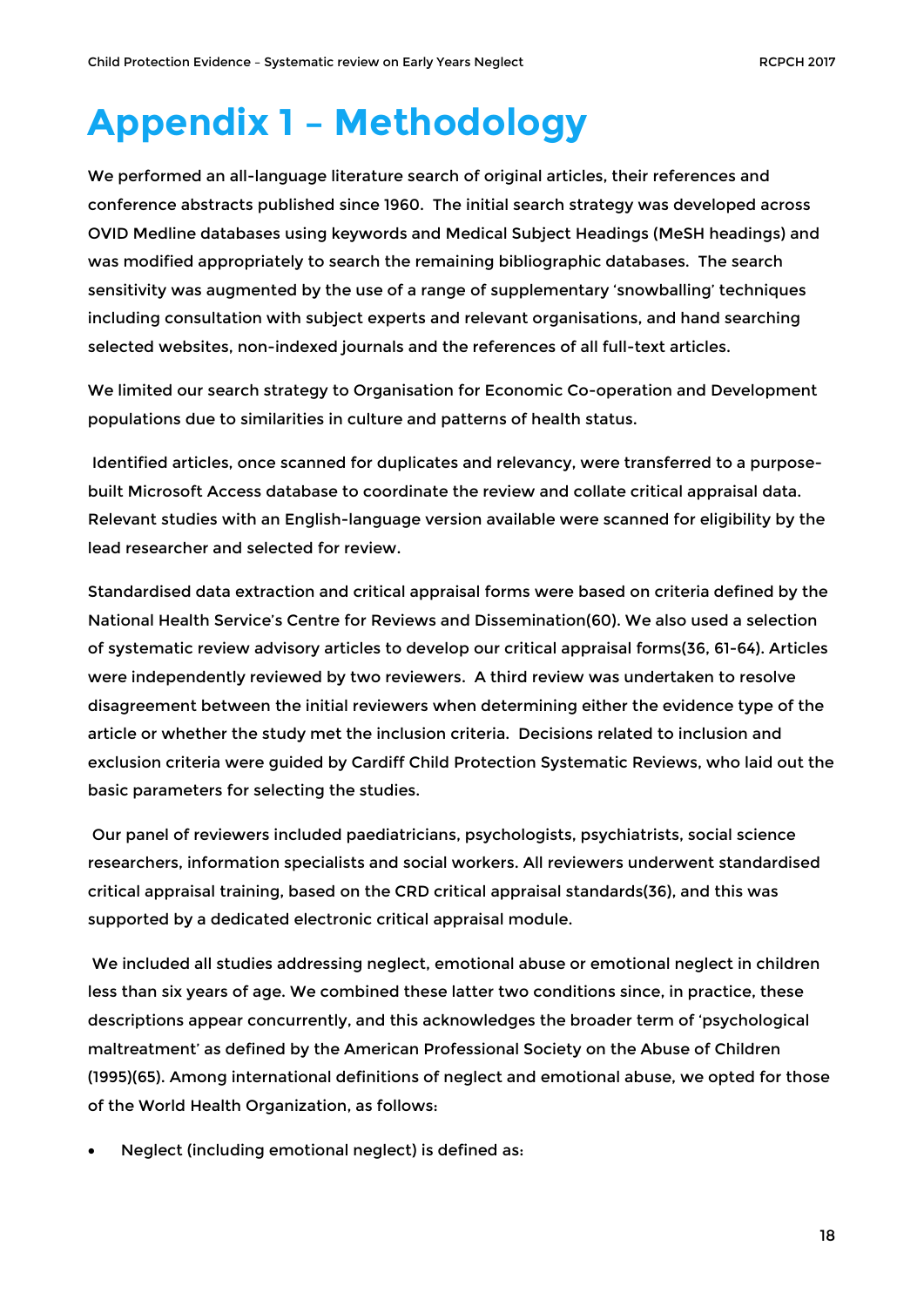"The failure of a parent to provide for the development of the child – where the parent is in a position to do so – in one or more of the following areas: health, education, emotional development, nutrition, shelter and safe living conditions. Neglect is distinguished from circumstances of poverty in that neglect can occur only in cases where reasonable resources are available to the family or caregiver."(66)

• Emotional abuse is defined as:

"Emotional abuse includes the failure of a caregiver to provide an appropriate and supportive environment, and includes acts that have an adverse effect on the emotional health and development of a child. Such acts include restricting a child's movements, denigration, ridicule, threats and intimidation, discrimination, rejection and other non-physical forms of hostile treatment(66)".

### <span id="page-18-0"></span>**Inclusion criteria**

<span id="page-18-1"></span>

| <b>Inclusion</b>                                                                            | <b>Exclusion</b>                                                                                                                                                                               |
|---------------------------------------------------------------------------------------------|------------------------------------------------------------------------------------------------------------------------------------------------------------------------------------------------|
| Children aged 0-5 completed years                                                           | Studies of sexual abuse                                                                                                                                                                        |
| Documented features of the impact of<br>exposure to neglect                                 | Studies of physical abuse alone, or studies combining physical<br>neglect on the child during the period of abuse and neglect, where the data from the neglect cases could<br>not be extracted |
| Studies conducted in Organisation for<br>Economic Co-operation and<br>Development countries | Studies of management or complications of neglect                                                                                                                                              |
| Child / carer interaction documented<br>using standardized recording                        | Studies addressing risk factors for neglect                                                                                                                                                    |
| Studies of the interaction between the<br>child and their primary carer                     |                                                                                                                                                                                                |
| Confirmation of neglect ranks A-C2                                                          |                                                                                                                                                                                                |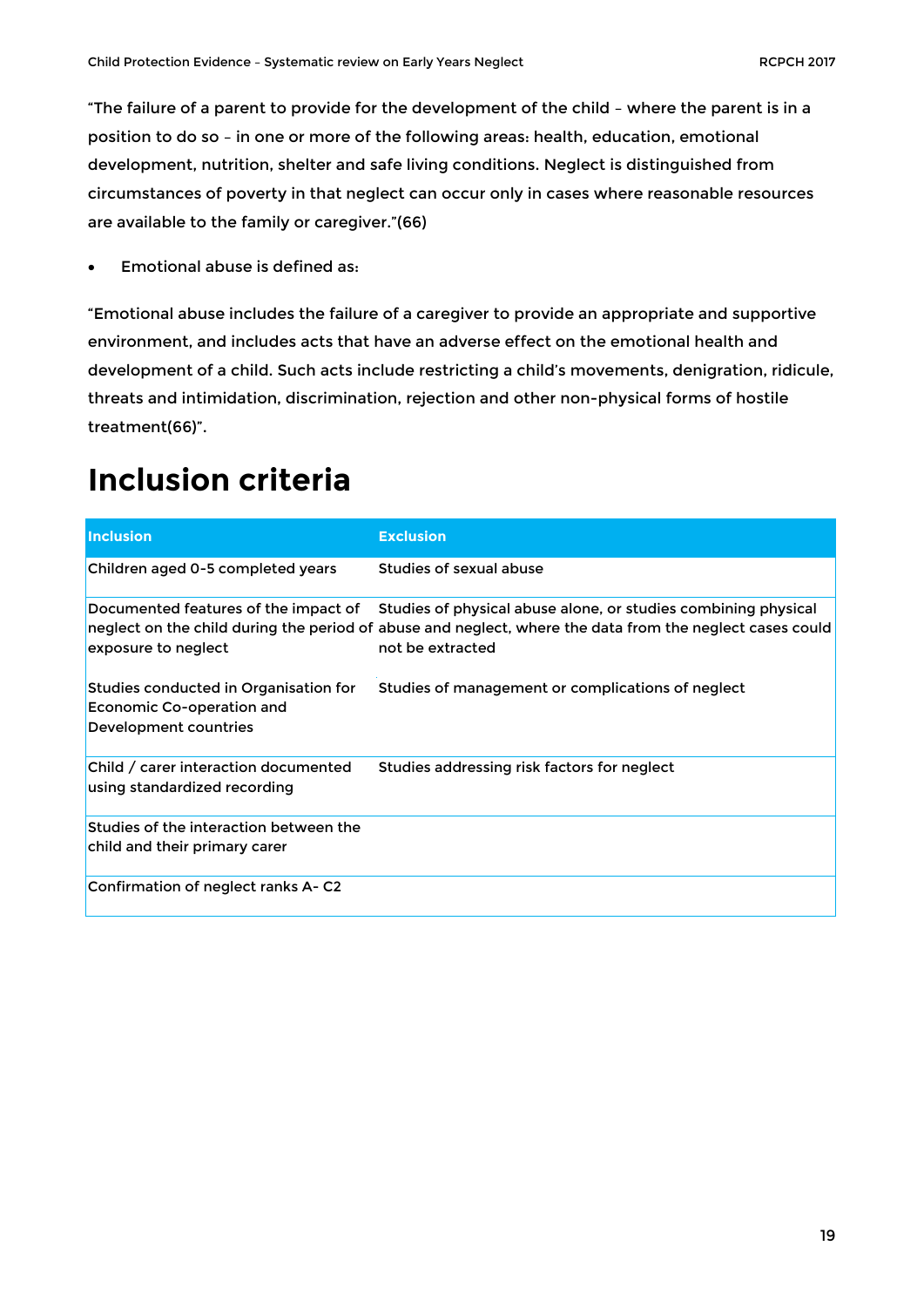### **Confirmation of neglect**

|                | <b>Ranking Criteria used to define neglect</b>                                                                                                          |
|----------------|---------------------------------------------------------------------------------------------------------------------------------------------------------|
| A1             | Neglect/emotional abuse confirmed at child protection case conference, multi-disciplinary<br>assessment, including social services or Court proceedings |
| A <sub>2</sub> | Diagnosis of emotional neglect/emotional abuse by clinical psychologist, psychiatrist or other<br>mental health specialist                              |
| B              | Neglect/emotional abuse confirmed by referenced criteria/tool                                                                                           |
| C <sub>1</sub> | Neglect/emotional abuse confirmed by unreferenced criteria/tool                                                                                         |
| C <sub>2</sub> | Observations of emotionally harmful carer-child interaction (not categorized as<br>neglect/emotional abuse)                                             |
| D              | Neglect/emotional abuse/harmful carer-child interaction suspected or stated, with no<br>supporting detail                                               |

### <span id="page-19-0"></span>**Search strategy**

The below table presents the search terms used in the 2014 Medline database search for early years neglect, truncation and wildcard characters were adapted to the different databases where necessary.

| 1. exp Child/                                                                                                 | 140. emotional* depriv*.ti,ab.                                                                        |
|---------------------------------------------------------------------------------------------------------------|-------------------------------------------------------------------------------------------------------|
| 2. exp Child Preschool/                                                                                       | 141. or/34-140                                                                                        |
| 3. exp Infant, Newborn/                                                                                       | 142. 15 and 33 and 141                                                                                |
| 4. exp Infant/                                                                                                | 143. Family/                                                                                          |
| 5. infancy.ti, ab.                                                                                            | 144. Mother-Child Relations/                                                                          |
| 6. child*.ti.ab.                                                                                              | 145. Maternal Behavior/                                                                               |
| 7. infant*.ti.ab.                                                                                             | 146. Parent-Child Relations/                                                                          |
| 8. (baby or babies).ti,ab.                                                                                    | 147. ((parent* or mother or father or maternal or                                                     |
| 9. toddler*.ti,ab.                                                                                            | paternal or carer*) adj3 (depression or depressed<br>or depressive or dysthymi? or dysphori?)).ti,ab. |
| 10. neonat*.ti,ab.                                                                                            | 148. ((parent* or mother or father or maternal or                                                     |
| 11. (pediatric* or paediatric*).ti,ab.                                                                        | paternal or carer*) adj3 mood disorder*).ti,ab.                                                       |
| 12. $or/1-11$                                                                                                 | 149. ((parent* or mother or father or maternal or<br>paternal or carer*) adj3 negative mood).ti,ab.   |
| 13. limit 12 to ("all infant (birth to 23 months)" or<br>"newborn infant (birth to 1 month)" or "infant (1 to | 150. ((parent* or mother or father or maternal or                                                     |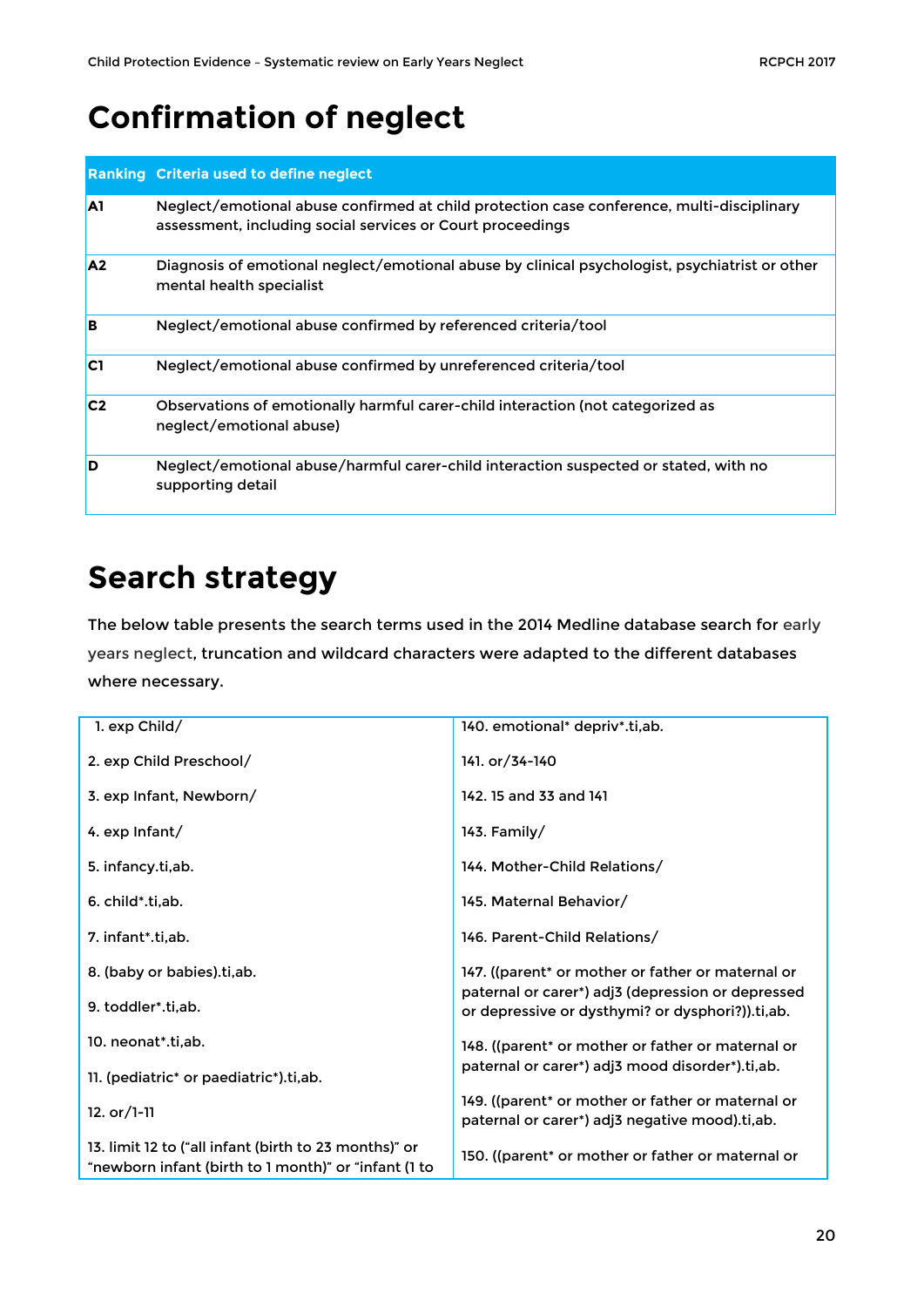| 23 months)" or "preschool child (2 to 5 years)")                                                                        | paternal or carer*) adj3 partner violence).ti,ab.                                                                          |
|-------------------------------------------------------------------------------------------------------------------------|----------------------------------------------------------------------------------------------------------------------------|
| 14. (pre-school* or preschool* or preschool-age<br>Child*).ti,ab.                                                       | 151. ((parent* or mother or father or maternal or<br>paternal or carer*) adj3 (anger or angry or angst or<br>rage)).ti,ab. |
| 15.13 or 14                                                                                                             |                                                                                                                            |
| 16. (abus* adj neglect*).ti,ab.                                                                                         | 152. ((parent* or mother or father or maternal or<br>paternal or carer*) adj3 depress*).ti,ab.                             |
| 17. (maltreat* or mistreat* or deprive* or<br>ignor*).mp.                                                               | 153. ((parent* or mother or father or maternal or<br>paternal or carer*) adj3 emotion*).ti,ab.                             |
| 18. neglected.ti,ab.                                                                                                    | 154. ((parent* or mother or father or maternal or                                                                          |
| 19. neglectful.ti,ab.                                                                                                   | paternal or carer*) adj3 substance abuse).ti,ab.                                                                           |
| 20. psychological neglect.ti,ab.                                                                                        | 155. ((parent* or mother or father or maternal or<br>paternal or carer*) adj3 domestic violence).ti,ab.                    |
| 21. ((lack* or absen* or fail*) adj3 (care* or<br>childcare)).ti,ab.                                                    | 156. ((parent* or mother or father or maternal or<br>paternal or carer*) adj3 punitive).ti,ab.                             |
| 22. ((social* or emotional* or psychosocial* or<br>contact or psychological*) adj3 (deprived or<br>deprivation)).ti,ab. | 157. ((parent* or mother or father or maternal or<br>paternal or carer*) adj3 unavailab*).ti,ab.                           |
| 23. overlook*.ti,ab.                                                                                                    | 158. ((parent* or mother or father or maternal or<br>paternal or carer*) adj3 (instab* or unstab*)).ti,ab.                 |
| 24. neglect* psychological*.ti,ab.                                                                                      | 159. Learning disability/ or Learning disability.mp.                                                                       |
| 25. emotion* neglect*.ti,ab.                                                                                            | 160. (spouse or partner).mp.                                                                                               |
| 26. emotion* abus*.ti,ab.                                                                                               | 161. (Interpersonal violence or IPV).mp.                                                                                   |
| 27. emotion* harm*.ti,ab.                                                                                               | 162. Psychologica* unavailab*.mp.                                                                                          |
| 28. child neglect.ti,ab.                                                                                                | 163. Emotion* inatten*.mp.                                                                                                 |
| 29. neglect* child*.ti,ab.                                                                                              | 164. Emotion* unattach*.mp.                                                                                                |
| 30. emotion* depriv*.ti,ab.                                                                                             | 165. Authoritative.mp.                                                                                                     |
| 31. emotional trauma.ti,ab.                                                                                             | 166. Disengaged.mp.                                                                                                        |
| 32. ((neglect* or ignore or deprive*) adj1<br>(psychologic* or emotion*)).ti,ab.                                        | 167. Emotion* unavailab*.mp.                                                                                               |
| 33. or/16-32                                                                                                            | 168. ((Parent* or mother or father or maternal or<br>paternal) adj1 anger).ti,ab.                                          |
| 34. Failure to Thrive/                                                                                                  | 169. Rough handl*.mp.                                                                                                      |
| 35. (failure to thrive adj5 (emotion* or nonorganic<br>or non-organic)).ti,ab.                                          | 170. Unresponsiv*.mp.                                                                                                      |
| 36. (failure to thrive adj5 (abus* or neglect* or                                                                       | 171. Non-physical punishment.mp.                                                                                           |
| maltreat* or mistreat* or depriv* or psych)).ti,ab.                                                                     | 172. "Family Relations"/                                                                                                   |
| 37. ((fail* or inadequa*) adj2 emotional<br>support).ti,ab.                                                             | 173. Interpersonal Relations/                                                                                              |
|                                                                                                                         | 174. (child* adj3 (mock* or taunt* or denigrat* or                                                                         |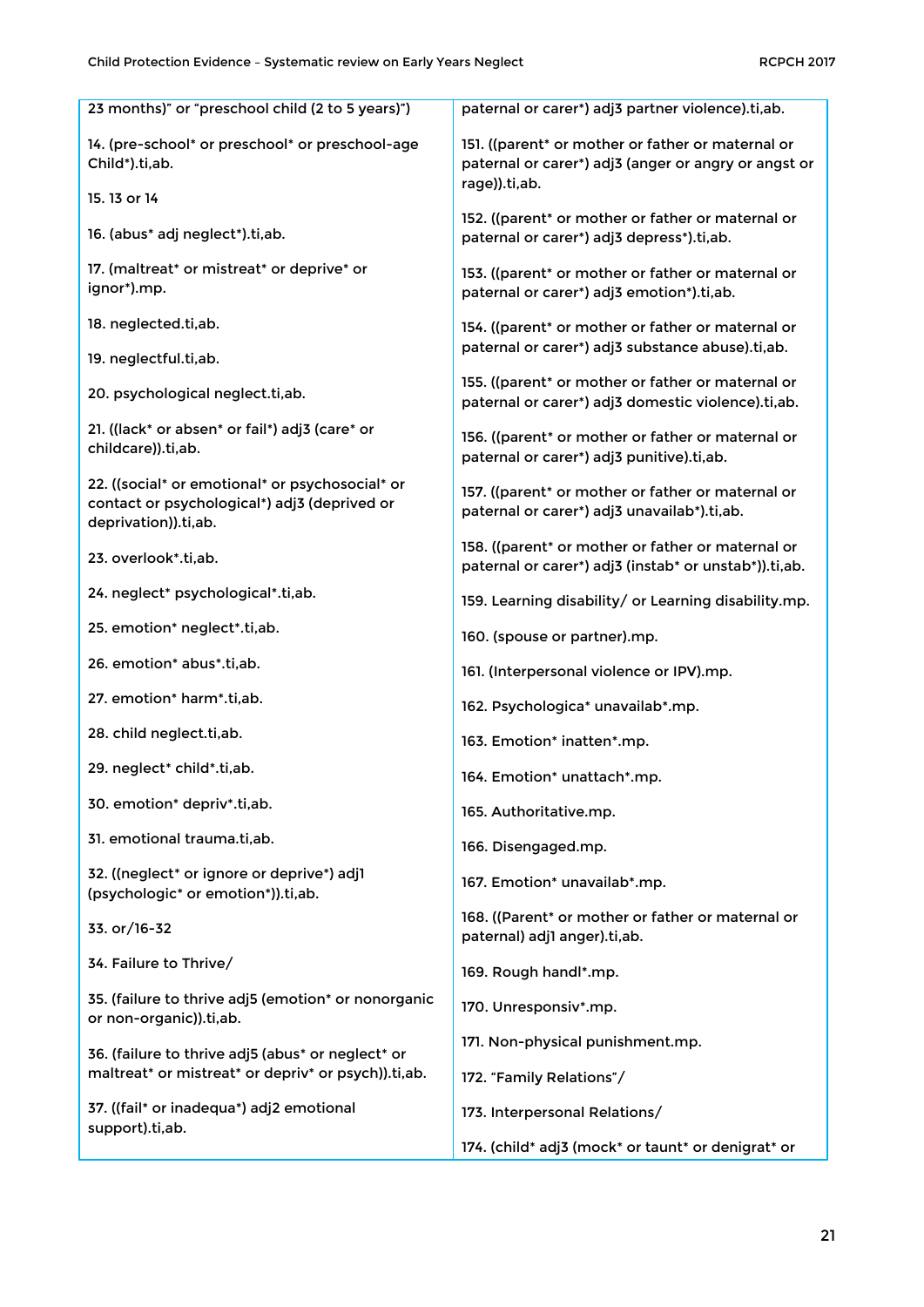| 38. (unkempt or ungroomed).ti,ab.                                                    | threat* or hostil*)).mp.                                     |
|--------------------------------------------------------------------------------------|--------------------------------------------------------------|
| 39. Psychosocial Deprivation/                                                        | 175. Inappropriate expectation*.mp.                          |
| 40. unhealthy appearance?.ti,ab.                                                     | 176. inappropriate development.mp.                           |
| 41. exp Internal-External Control/                                                   | 177. (over-protective or over protective*).ti,ab.            |
| 42. (internal* adj3 extem*).ti,ab.                                                   | 178. *"Parenting"/                                           |
| 43. (anxiety or anxious* or anguish*).ti,ab.                                         | 179. (dysfunctional family or family<br>dysfunction).ti,ab.  |
| 44. (withdrawn or apath*).ti,ab.                                                     |                                                              |
| 45. (indifferen* or disinterest*).ti,ab.                                             | 180. "Rejection (Psychology)"/                               |
| 46. ((lack* or low or flat*) adj3 (affect or<br>emotion*)).ti,ab.                    | 181. Negative attribution*.mp.<br>182. High criticism.mp.    |
| 47. (clingy or clinginess).ti,ab.                                                    | 183. parent* unresponsiv*.mp.                                |
| 48. ((attention or affection* or love) adj3                                          | 184. Child Rearing/                                          |
| (inappropriate* or improper* or unsuitabl*)).ti,ab.                                  | 185. family interact*.ti,ab.                                 |
| 49. ((mental or psychological* or emotional*) adj3<br>(stress* or distress*)).ti,ab. | 186. home environment*.ti,ab.                                |
| 50. internali?ation.ti,ab.                                                           | 187. Neglect* mother*.ti,ab.                                 |
| 51. Irritable Mood/                                                                  | 188. over* critical.ti,ab.                                   |
| 52. ((emotion* or affect*) adj3 (labil* or                                           | 189. (families or family or dyad).ti,ab.                     |
| regulat*)).ti,ab.                                                                    | 190. or/143-189                                              |
| 53. (aloof or avoid*).ti,ab.                                                         | 191. 15 and 33 and 190                                       |
| 54. Shyness/                                                                         | 192. assessment.mp.                                          |
| 55. ((avoid* or withdraw*) adj3 (contact or touch*<br>or physical*)).ti,ab.          | 193. Diagnosis/                                              |
| 56. ((avoid* or withdraw*) adj3 social*).ti,ab.                                      | 194. diagnostic tool.mp.                                     |
| 57. unsociable.ti,ab.                                                                | 195. assessment tool.mp. or "Severity of Illness<br>Index''/ |
| 58. ((lack or poor* or avoid*) adj3<br>communicat*).ti,ab.                           | 196. Needs Assessment/                                       |
| 59. (watchful or wary or vigilan*).ti,ab.                                            | 197. graded care profile.mp.                                 |
| 60. (unhappiness or unhappy).ti,ab.                                                  | 198. (identification or identify).ti,ab.                     |
| 61. (overly responsible or perfectionis*).ti,ab.                                     | 199. Pattern Recognition, Visual/                            |
| 62. "ATTENTION DEFICIT and DISRUPTIVE                                                | 200. detect*.ti,ab.                                          |
| <b>BEHAVIOR DISORDERS"/</b>                                                          | 201. Classification/                                         |
| 63. Conduct Disorder/                                                                | 202. Decision Making/                                        |
| 64. Aggression/                                                                      |                                                              |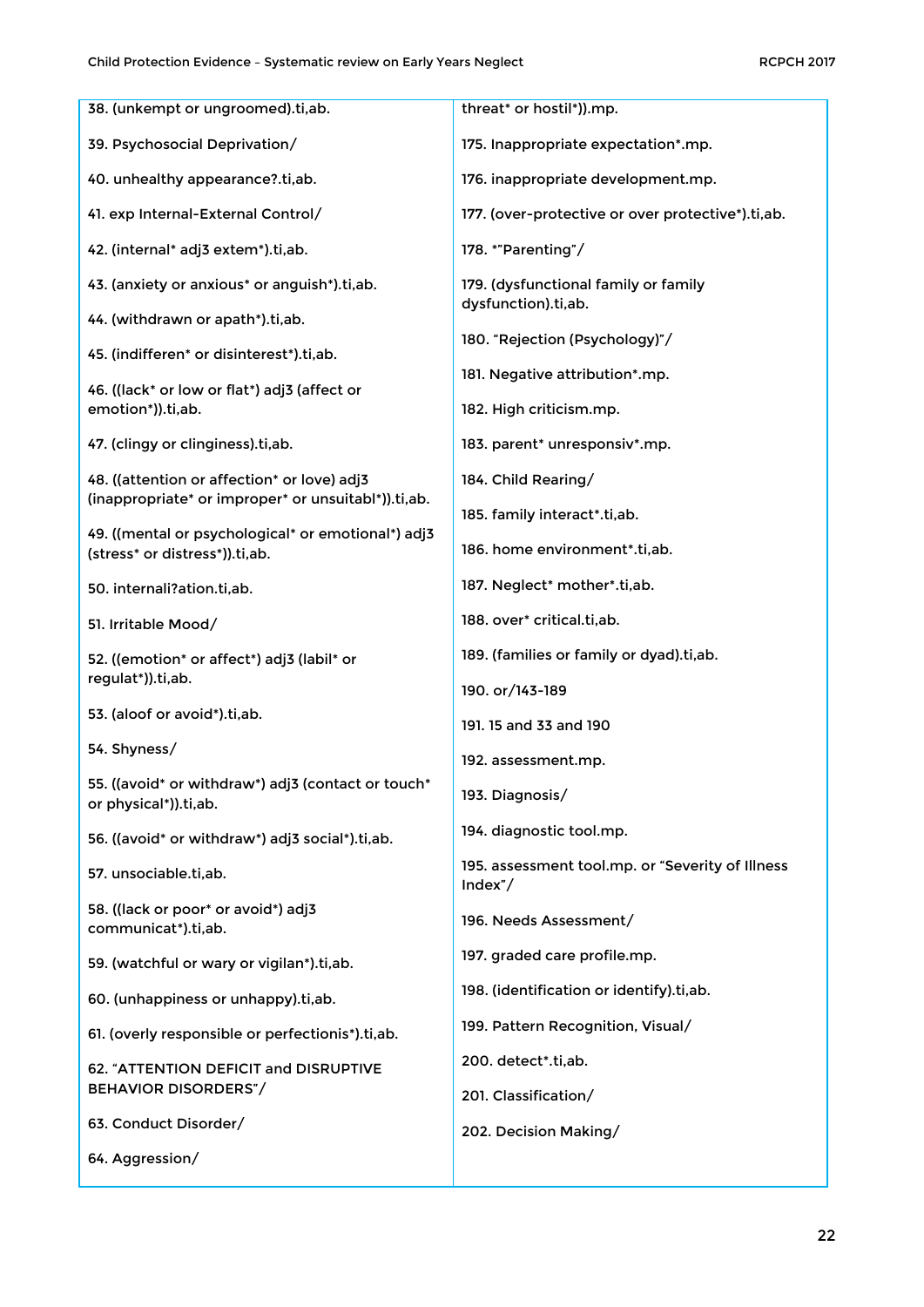| 65. ((aggression or aggressive*) adj3 (behavio* or                   | 203. Early Diagnosis/                           |
|----------------------------------------------------------------------|-------------------------------------------------|
| escalat*)).ti,ab.                                                    | 204. screening.mp. or Mass Screening/           |
| 66. acting out.ti,ab.                                                | 205. "Risk Factors"/                            |
| 67. out of control.ti,ab.                                            | 206. HOME inventory.mp.                         |
| 68. ((chaotic* or challenging) adj3 behavio*).ti,ab.                 | 207. Risk Assessment/                           |
| 69. (bully <sup>*</sup> or bullie?).ti,ab.                           | 208. Risk/                                      |
| 70. Anger/                                                           | 209. or/192-208                                 |
| 71. ((destructive* or disruptive*) adj3 behav*).ti,ab.               | 210. 15 and 33 and 209                          |
| 72. Impulsive Behavior/                                              | 211. Environment/                               |
| 73. impulse control.ti,ab.                                           | 212. Hostile atmosphere.mp.                     |
| 74. (impulsive* or impulsivity or impulse<br>control).ti,ab.         | 213. Environment Design/                        |
| 75. Developmental Disabilities/                                      | 214. depriv*.ti,ab.                             |
| 76. Child Development/                                               | 215. chao*.ti,ab.                               |
| 77. Child Behavior/                                                  | 216. "Play and Playthings"/                     |
| 78. Infant Behavior/                                                 | 217. Absence of toys.mp.                        |
| 79. Personality Development/                                         | 218. Absence of play.mp.                        |
| 80. ((chang* or alter* or deviat* or transition?) adj3               | 219. Absence of stimulation.mp.                 |
| personality).ti,ab.                                                  | 220. home.ti,ab.                                |
| 81. Helplessness, Learned/                                           | 221. buggy.mp.                                  |
| 82. sad.ti,ab.                                                       | 222. "Walkers"/                                 |
| 83. Social Behavior/                                                 | 223. Infant Equipment/                          |
| 84. Attention Deficit Disorder with Hyperactivity/                   | 224. (pram or pushchair).mp.                    |
| 85. avoidant attention.ti, ab.                                       | 225. stroller.mp.                               |
| 86. (normative adj3 avoidance).ti,ab.                                | 226. ((view* or watch*) adj3 television).ti,ab. |
| 87. (abandoned or abandonment?).ti,ab.                               | 227. Social Environment/                        |
| 88. psychological neglect.ti,ab.                                     | 228. or/211-227                                 |
| 89. ((lack* or absen* or fail*) adj3 (care* or<br>childcare)).ti,ab. | 229. 15 and 33 and 228                          |
| 90. ((social* or emotional* or psychosocial* or                      | 230, 142 or 191 or 210 or 229                   |
| contact or psychological*) adj3 (deprived or<br>deprivation)).ti,ab. | 231. Stress Disorders, Post-Traumatic/          |
| 91. "lack of supervison".ti,ab.                                      | 232. sexual abuse.mp. or Sex Offenses/          |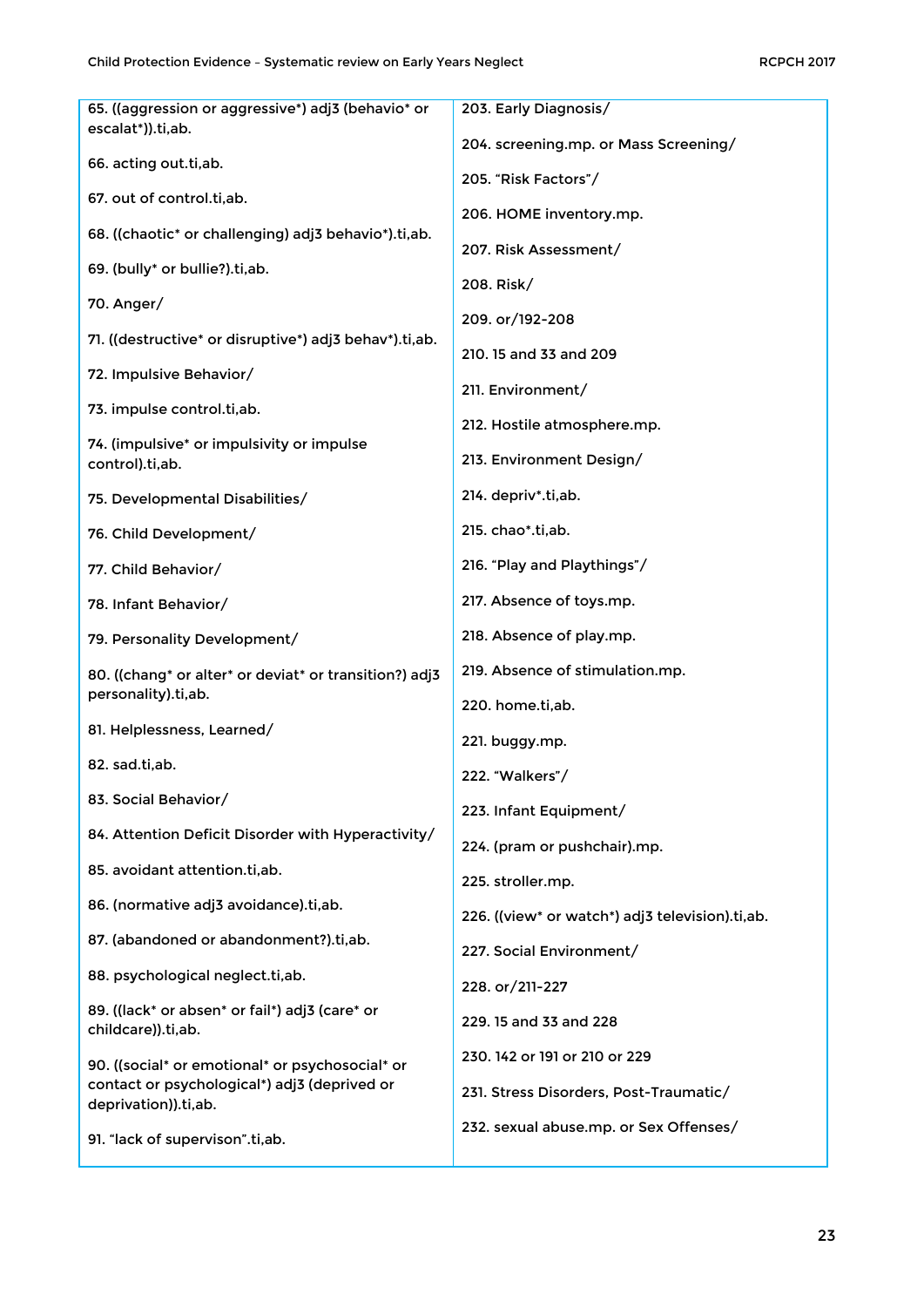| 92. unsupervised.ti,ab.                         | 233. "Child Abuse, Sexual"/                                                                            |
|-------------------------------------------------|--------------------------------------------------------------------------------------------------------|
| 93. (temper or hostil* pr hypervigilan*).ti,ab. | 234. (Algeria\$ or Egypt\$ or Liby\$ or Morocc\$ or                                                    |
|                                                 | Tunisia\$ or Western Sahara\$ or Angola\$ or Benin                                                     |
| 94. Child Behavior Disorders/                   | or Botswana\$ or Burkina Faso or Burundi or                                                            |
| 95. (rage of raging or rageful).ti,ab.          | Cameroon or Cape Verde or Central African                                                              |
|                                                 | Republic or Chad or Comoros or Congo or Djibouti                                                       |
| 96. attun*.ti,ab.                               | or Eritrea or Ethiopia\$ or Gabon or Gambia\$ or<br>Ghana or Guinea or Keny\$ or Lesotho or Liberia or |
| 97. Nonverbal Communication/                    | Madagasca\$ or Malawi or Mali or Mauritania or                                                         |
|                                                 | Mauritius or Mayotte or Mozambiq\$ or Namibia\$                                                        |
| 98. Sensory integration.mp.                     | or Niger or Nigeria\$ or Reunion or Rwand\$ or                                                         |
| 99. Dissociat*.ti,ab.                           | Saint Helena or Senegal or Seychelles or Sierra                                                        |
|                                                 | Leone or Somalia or South Africa\$ or Sudan or                                                         |
| 100. *"Dissociative Disorders"/                 | Swaziland or Tanzania or Togo or Ugand\$ or<br>Zambia\$ or Zimbabw\$ or China or Chinese or            |
|                                                 | Hong Kong or Macao or Mongolia\$ or Taiwan\$ or                                                        |
| 101. Dysregulation.mp.                          | Belarus or Moldov\$ or Russia\$ or Ukraine or                                                          |
| 102. Affect mirroring.mp.                       | Afghanistan or Armenia\$ or Azerbaijan or Bahrain                                                      |
|                                                 | or Cyprus or Cypriot or Georgia\$ or Iran\$ or Iraq\$                                                  |
| 103. *"Facial Expression"/                      | or Israel\$ or Jordan\$ or Kazakhstan or Kuwait or                                                     |
| 104. Mind-mindedness.mp.                        | Kyrgyzstan or Leban\$ or Oman or Pakistan\$ or                                                         |
|                                                 | Palestin\$ or Qatar or Saudi Arabia or Syria\$ or                                                      |
| 105. Object Attachment/                         | Tajikistan or Turkmenistan or United Arab<br>Emirates or Uzbekistan or Yemen or Bangladesh\$           |
|                                                 | or Bhutan or British Indian Ocean Territory or                                                         |
| 106. attachment.ti,ab.                          | Brunei Darussalam or Cambodia\$ or India\$ or                                                          |
| 107. persecut*.ti,ab.                           | Indonesia\$ or Lao or People's Democratic                                                              |
|                                                 | Republic or Malaysia\$ or Maldives or Myanmar or                                                       |
| 108. Speech delay.mp.                           | Nepal or Philippin\$ or Singapore or Sri Lanka or                                                      |
| 109. Language delay.mp.                         | Thai\$ or Timor Leste or Vietnam or Albania\$ or<br>Andorra or Bosnia\$ or Herzegovina\$ or Bulgaria\$ |
|                                                 | or Croatia\$ or Estonia or Faroe Islands or                                                            |
| 110. Language Disorders/                        | Greenland or Liechtenstein or Lithuani\$ or                                                            |
| 111. Perspective taking.mp.                     | Macedonia or Malta or maltese or Romania or                                                            |
|                                                 | Serbia\$ or Montenegro or Slovenia or Svalbard or                                                      |
| 112. Demanding.mp.                              | Argentina\$ or Belize or Bolivia\$ or Brazil\$ or chile                                                |
| 113. Poor concentration.ti,ab.                  | or Chilean or Colombia\$ or Costa Rica\$ or Cuba or                                                    |
|                                                 | Ecuador or El Salvador or French Guiana or<br>Guatemala\$ or Guyana or Haiti or Honduras or            |
| 114. listless*.mp.                              | Jamaica\$ or Nicaragua\$ or Panama or Paraguay or                                                      |
|                                                 | Peru or Puerto Rico or Suriname or Uruguay or                                                          |
| 115. Isolated.mp.                               | Venezuela or developing countr\$ or south                                                              |
| 116. *"Social Isolation"/                       | America\$).ti,sh.                                                                                      |
| 117. Inhibited.mp.                              | 235. "Africa South of the Sahara"/                                                                     |
|                                                 |                                                                                                        |
| 118. Reactive Attachment Disorder/              | 236. or/231-235                                                                                        |
| 119. Disinhibited.mp.                           | 237.230 not 236                                                                                        |
| 120. Social skills.mp.                          | 238. limit 237 to yr="2013 - 2014"                                                                     |
| 121. Emotional skills.mp.                       |                                                                                                        |
|                                                 |                                                                                                        |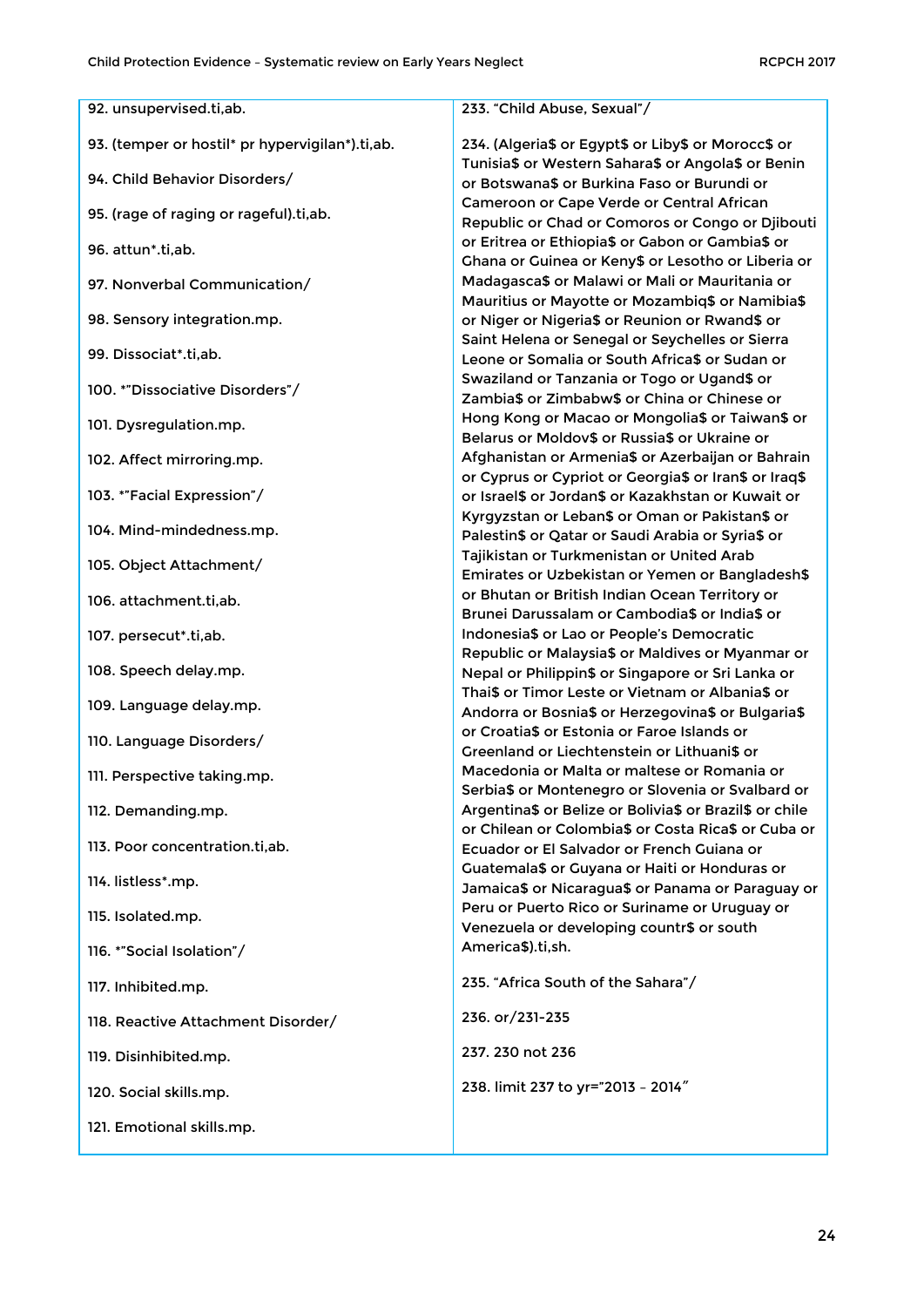| 122. False positive affect.mp.          |  |
|-----------------------------------------|--|
|                                         |  |
| 123. touch sensitive.mp.                |  |
|                                         |  |
| 124. Apparent compliance.mp.            |  |
|                                         |  |
| 125. Language comprehension deficit.mp. |  |
| 126. Grasp of reality.mp.               |  |
|                                         |  |
| 127. Immatur*.ti,ab.                    |  |
|                                         |  |
| 128. impatien*.ti,ab.                   |  |
|                                         |  |
| 129. Socialization/                     |  |
|                                         |  |
| 130. cognitive delay.mp.                |  |
| 131. cognitive* stimulat*.ti,ab.        |  |
|                                         |  |
| 132. attachment disorder.mp.            |  |
|                                         |  |
| 133. eye contact.ti,ab.                 |  |
|                                         |  |
| 134. *Stress, Psychological/            |  |
| 135. stunting of growth.mp.             |  |
|                                         |  |
| 136. stunt* growth.mp.                  |  |
|                                         |  |
| 137. Hospitalism.ti,ab.                 |  |
|                                         |  |
| 138. environmental retardation.ti,ab.   |  |
|                                         |  |
| 139. affect deprivation.ti,ab.          |  |

Thirteen databases were searched together with hand searching of particular journals and websites. A complete list of the resources searched can be found below.

| <b>Databases</b>                                                         | <b>Time period searched</b> |
|--------------------------------------------------------------------------|-----------------------------|
| <b>ASSIA (Applied Social Sciences Index and Abstracts)</b>               | 1987 - 2014                 |
| <b>CINAHL (Cumulative Index to Nursing and Allied Health Literature)</b> | 1982 - 2014                 |
| <b>Cochrane Central Register of Controlled Trials</b>                    | 1960 - 2014                 |
| <b>EMBASE</b>                                                            | 1980 - 2014                 |
| <b>ERIC (Education Resources Information Center)</b>                     | 1962 - 2014                 |
| <b>HMIC (Health Management Information Consortium)</b>                   | 1979 - 2014                 |
| IBSS (International Bibliography of the Social Sciences)                 | 1960 - 2014                 |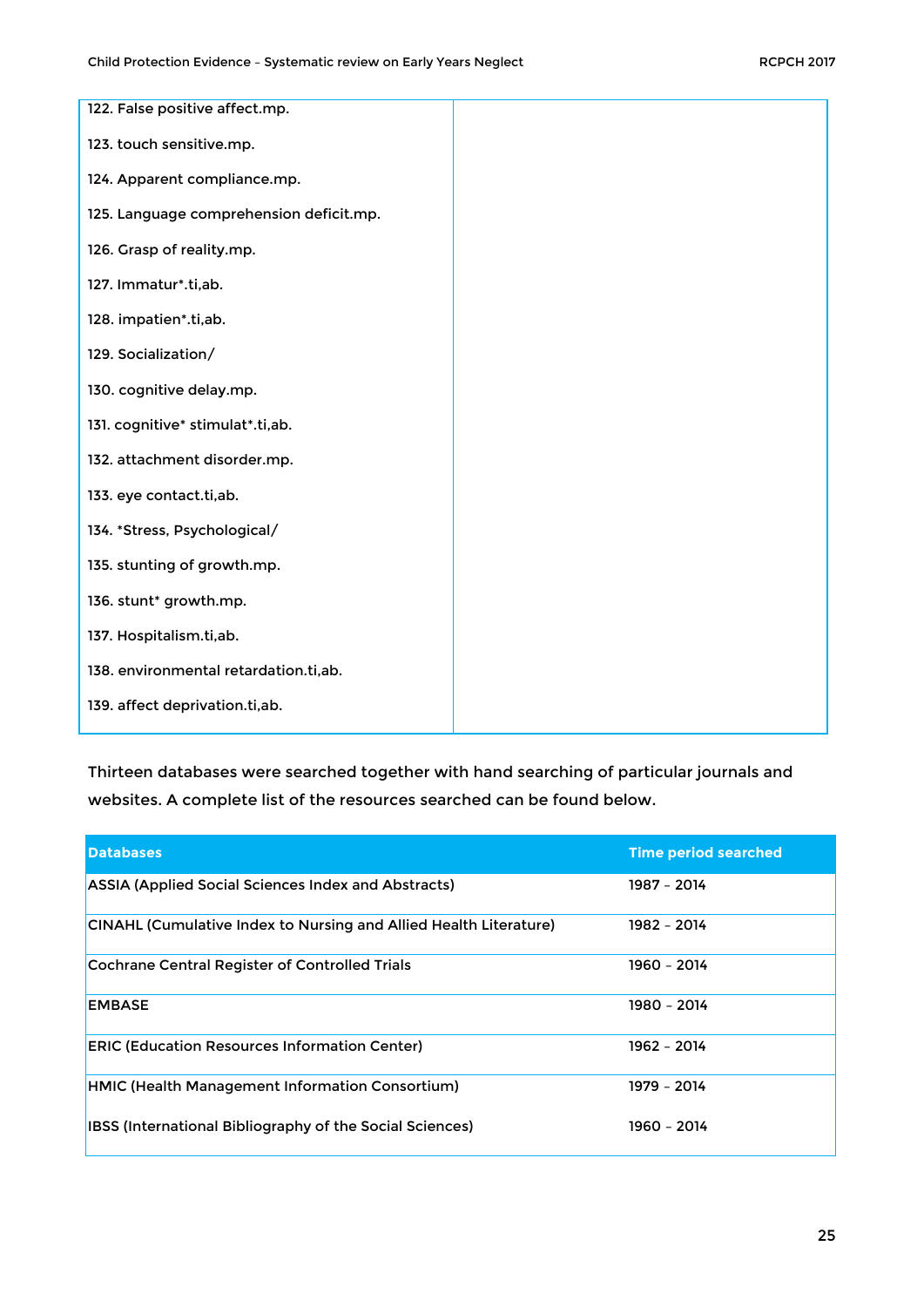<span id="page-25-0"></span>

| <b>MEDLINE</b>                                                                      | 1960 - 2014                        |
|-------------------------------------------------------------------------------------|------------------------------------|
| <b>MEDLINE In-Process and Other Non-Indexed Citations</b>                           | $2006 - 2014$                      |
| Open SIGLE (System for Information on Grey Literature in Europe)                    | 1980 - 2005*                       |
| <b>PsycINFO</b>                                                                     | 1960 - 2014                        |
| Pubmed e publications                                                               | 2014                               |
| <b>SCOPUS</b>                                                                       | 1966 - 2014                        |
| <b>Social Care Online</b>                                                           | 2006 - 2014                        |
| <b>Social Services Abstracts</b>                                                    | $2008 - 2013$                      |
| Sociological abstracts                                                              | $2008 - 2013$                      |
| Web of Knowledge - ISI Proceedings                                                  | 1990 - 2014                        |
| Web of Knowledge - ISI Science Citation Index                                       | 1970 - 2014                        |
| Web of Knowledge - ISI Social Science Citation Index                                | 1970 - 2014                        |
|                                                                                     |                                    |
|                                                                                     |                                    |
| ceased indexing                                                                     |                                    |
| <sup>†</sup> institutional access terminated                                        |                                    |
| $\frac{1}{3}$ no yield so ceased searching                                          |                                    |
| <b>Journals 'hand searched'</b>                                                     | <b>Time period searched</b>        |
| <b>Child Abuse and Neglect</b>                                                      | 1979 - 2014                        |
| <b>Child Abuse Review</b>                                                           | 1992 - 2014                        |
| <b>Websites searched</b>                                                            | <b>Date accessed</b>               |
|                                                                                     |                                    |
| Centre for Excellence and Outcomes in Children and Young People's<br>Services(C4EO) | 14 October 2014                    |
| Child Welfare Information Gateway(CWIG)                                             | 14 October 2014                    |
| <b>Research in Practice(RIP)</b>                                                    | From inception - 2009 <sup>t</sup> |
| Social Care Institute for Excellence website                                        | 14 October 2014                    |
| Translational Research on Child Neglect Consortium (TRCNC)                          | 14 October 2014                    |